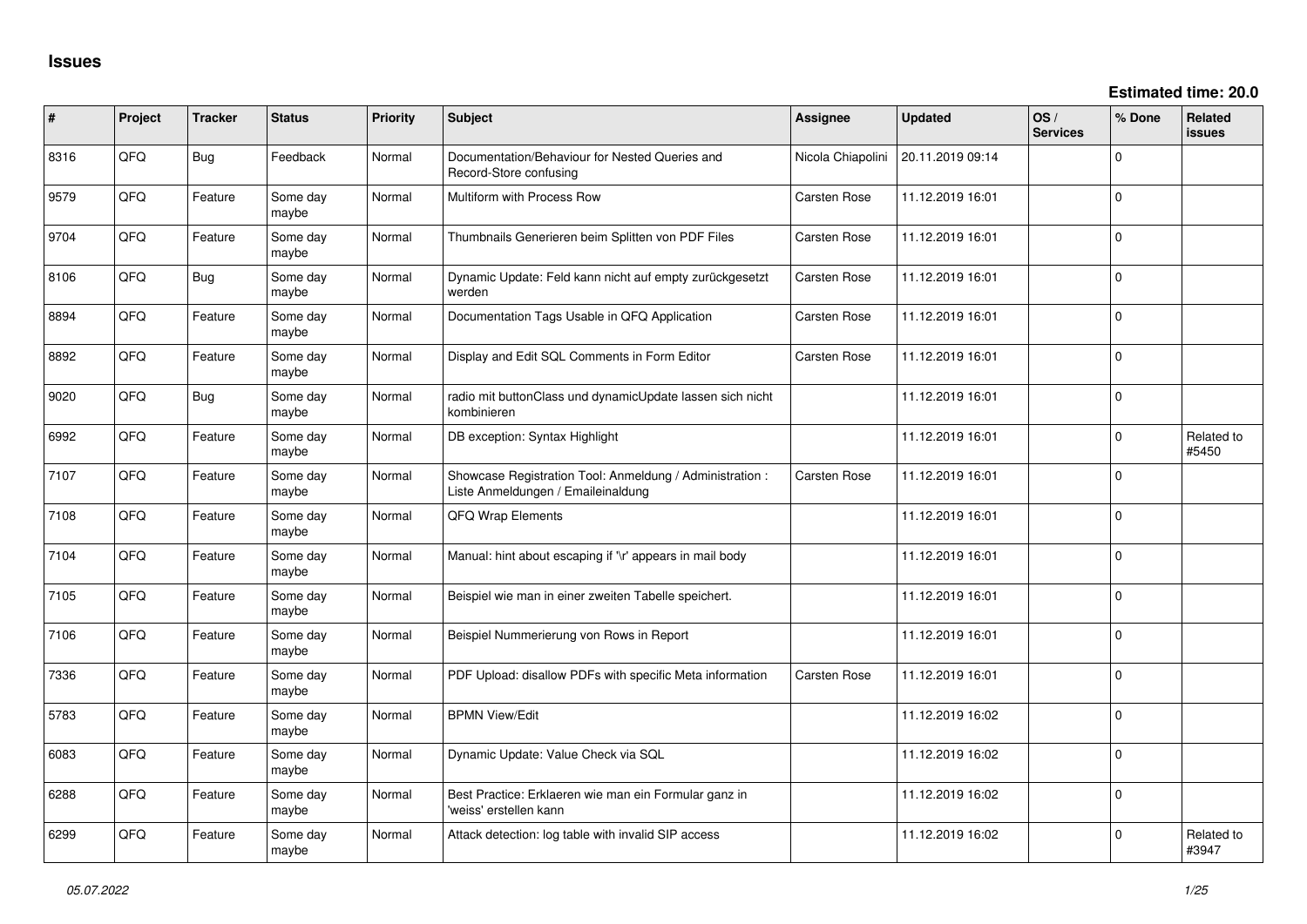| #    | Project | <b>Tracker</b> | <b>Status</b>     | <b>Priority</b> | <b>Subject</b>                                                                                            | <b>Assignee</b>     | <b>Updated</b>   | OS/<br><b>Services</b> | % Done              | Related<br>issues                           |
|------|---------|----------------|-------------------|-----------------|-----------------------------------------------------------------------------------------------------------|---------------------|------------------|------------------------|---------------------|---------------------------------------------|
| 6515 | QFQ     | Feature        | Some day<br>maybe | Normal          | Formular: Felder dynamisch ein/ausblenden                                                                 |                     | 11.12.2019 16:02 |                        | 0                   |                                             |
| 6715 | QFQ     | Feature        | Some day<br>maybe | Normal          | Code-Refactoring: dbArray vereinheitlichen                                                                | Carsten Rose        | 11.12.2019 16:02 |                        | $\mathbf 0$         |                                             |
| 4349 | QFQ     | Feature        | Some day<br>maybe | Normal          | link download: downloaded external URL to<br>deliver/concatenate - check mimetipe and handle it correctly | Carsten Rose        | 11.12.2019 16:02 |                        | 0                   |                                             |
| 4442 | QFQ     | Feature        | Some day<br>maybe | Normal          | Special Column Name: _link - new symbol G (Glyph) to<br>choose any available symbol                       |                     | 11.12.2019 16:02 |                        | $\mathbf 0$         |                                             |
| 4440 | QFQ     | Feature        | Some day<br>maybe | Normal          | Manual.rst: explain how to. expand PHP Session to 4h                                                      |                     | 11.12.2019 16:02 |                        | $\mathbf 0$         |                                             |
| 4420 | QFQ     | Feature        | Some day<br>maybe | Normal          | Client: Local Storage - store the changes of a form, local in<br>the browser.                             | Benjamin Baer       | 11.12.2019 16:02 |                        | $\mathbf 0$         |                                             |
| 4441 | QFQ     | <b>Bug</b>     | Some day<br>maybe | Normal          | \$ SERVER Vars sollten nur aus dem Store genommen<br>werden - Code entsprechend anpassen.                 |                     | 11.12.2019 16:02 |                        | $\mathbf 0$         |                                             |
| 4444 | QFQ     | Feature        | Some day<br>maybe | Normal          | FE.type=upload: detect mime type                                                                          |                     | 11.12.2019 16:02 |                        | 0                   | Related to<br>#4303                         |
| 4839 | QFQ     | Feature        | Some day<br>maybe | Normal          | qfq-handle in <head> Abschnitt</head>                                                                     | <b>Carsten Rose</b> | 11.12.2019 16:02 |                        | 0                   |                                             |
| 4956 | QFQ     | Feature        | Some day<br>maybe | Normal          | Sendmail: Benutzerdefinierte Headers                                                                      | Carsten Rose        | 11.12.2019 16:02 |                        | $\mathbf 0$         |                                             |
| 4974 | QFQ     | Feature        | Some day<br>maybe | Normal          | Long polling - inform all listening clients of changes                                                    |                     | 11.12.2019 16:02 |                        | $\mathbf 0$         |                                             |
| 5129 | QFQ     | Feature        | Some day<br>maybe | Normal          | Reports: SQL fuer x Achse und y Achse                                                                     |                     | 11.12.2019 16:02 |                        | $\mathbf 0$         |                                             |
| 5160 | QFQ     | Feature        | Some day<br>maybe | Normal          | QFQ collaborative / together.js, ShareJS, y-js, collaborative,                                            |                     | 11.12.2019 16:02 |                        | 0                   |                                             |
| 3285 | QFQ     | Feature        | Some day<br>maybe | Normal          | Zeichenlimit pro Feld: textarea / editor                                                                  | <b>Carsten Rose</b> | 11.12.2019 16:02 |                        | $\mathbf 0$         |                                             |
| 3273 | QFQ     | Feature        | Some day<br>maybe | Low             | Dirty Flag in Form                                                                                        | Carsten Rose        | 11.12.2019 16:02 |                        | $\mathbf 0$         |                                             |
| 3291 | QFQ     | Feature        | Some day<br>maybe | Normal          | AutoCron websiteToken                                                                                     | Carsten Rose        | 11.12.2019 16:02 |                        | $\mathbf 0$         | Related to<br>#4250                         |
| 3332 | QFQ     | Feature        | Some day<br>maybe | Normal          | Uploads: Thumbnails, Details zum hochgeladenen File                                                       | Carsten Rose        | 11.12.2019 16:02 |                        | $\Omega$            | Related to<br>#3264,<br>Related to<br>#5333 |
| 3385 | QFQ     | Feature        | Some day<br>maybe | Normal          | templateGroup: insert/update/delete non primary records                                                   | Carsten Rose        | 11.12.2019 16:02 |                        | $\mathbf 0$         |                                             |
| 3350 | QFQ     | Feature        | Some day<br>maybe | Normal          | FormEditor: Hilfetext hinter 'checktype'                                                                  | Carsten Rose        | 11.12.2019 16:02 |                        | $\mathsf{O}\xspace$ |                                             |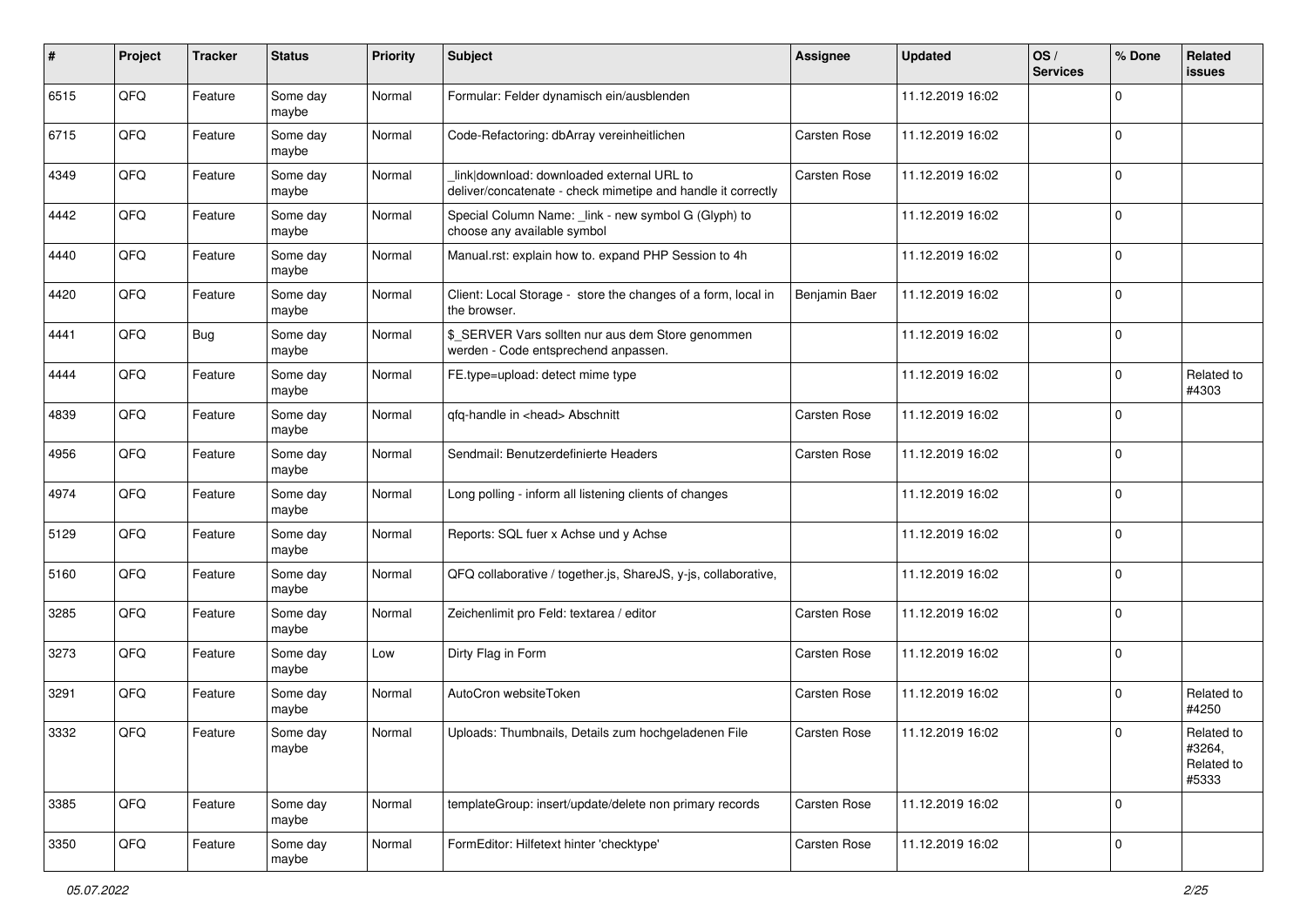| #    | Project | <b>Tracker</b> | <b>Status</b>     | <b>Priority</b> | <b>Subject</b>                                                                                                                               | <b>Assignee</b>     | <b>Updated</b>   | OS/<br><b>Services</b> | % Done      | Related<br>issues    |
|------|---------|----------------|-------------------|-----------------|----------------------------------------------------------------------------------------------------------------------------------------------|---------------------|------------------|------------------------|-------------|----------------------|
| 3331 | QFQ     | Feature        | Some day<br>maybe | Normal          | Default Tooltip fuer _page? Links: mit Form und Record ID                                                                                    | Carsten Rose        | 11.12.2019 16:02 |                        | $\Omega$    |                      |
| 3349 | QFQ     | <b>Bug</b>     | Some day<br>maybe | Normal          | config.qfq.ini: a) vertraegt keine '=' im Value (z.B. Passwort),<br>b) Values sollten in ticks einschliessbar sein (spaces, )                | Carsten Rose        | 11.12.2019 16:02 |                        | $\Omega$    |                      |
| 3402 | QFQ     | Feature        | Some day<br>maybe | Normal          | Syntax Highlighting via CodeMirror                                                                                                           | Carsten Rose        | 11.12.2019 16:02 |                        | 100         | Related to<br>#3207  |
| 3495 | QFQ     | Feature        | Some day<br>maybe | Normal          | Predifined Parameter werden nicht in '+' (add new record)<br>SIP gerendert.                                                                  |                     | 11.12.2019 16:02 |                        | $\Omega$    |                      |
| 3457 | QFQ     | Feature        | Some day<br>maybe | Normal          | LDAP: concat multi values to one single entry                                                                                                | Carsten Rose        | 11.12.2019 16:02 |                        | $\Omega$    |                      |
| 3415 | QFQ     | Feature        | Some day<br>maybe | Normal          | FE Login Box Templatefile                                                                                                                    | Benjamin Baer       | 11.12.2019 16:02 |                        | $\Omega$    |                      |
| 3458 | QFQ     | Feature        | Some day<br>maybe | Normal          | Display 'Edit Form Element'-Checkbox on form: should<br>depend on FE Group                                                                   | Carsten Rose        | 11.12.2019 16:02 |                        | $\Omega$    | Related to<br>#3447  |
| 3537 | QFQ     | Feature        | Some day<br>maybe | Low             | SHOW COLUMNS FROM tableName - Extend '{{!'<br>definition                                                                                     | Carsten Rose        | 11.12.2019 16:02 |                        | $\Omega$    |                      |
| 3567 | QFQ     | Feature        | Some day<br>maybe | Low             | 'Save', 'Close', 'New' als FormElement                                                                                                       |                     | 11.12.2019 16:02 |                        | $\Omega$    |                      |
| 3588 | QFQ     | Bug            | Some day<br>maybe | Normal          | templateGroup: versteckte Elemente werden weiterhin<br>gespeichert.                                                                          | Carsten Rose        | 11.12.2019 16:02 |                        | $\mathbf 0$ |                      |
| 3617 | QFQ     | Feature        | Some day<br>maybe | Normal          | Load javascripts at bottom                                                                                                                   |                     | 11.12.2019 16:02 |                        | $\Omega$    |                      |
| 3677 | QFQ     | Feature        | Some day<br>maybe | Normal          | wkhtmitopdf: FE User access prohibited, if client IP changes -<br>\$TYPO3_CONF_VARS[FE][lockIP]                                              | <b>Carsten Rose</b> | 11.12.2019 16:02 |                        | $\Omega$    |                      |
| 3692 | QFQ     | Feature        | Some day<br>maybe | Normal          | QFQ Webseite                                                                                                                                 | Benjamin Baer       | 11.12.2019 16:02 |                        | $\Omega$    | Related to<br>#5033  |
| 3646 | QFQ     | Feature        | Some day<br>maybe | Normal          | Moeglichkeit HTML Tags in Reports auszugeben (zu<br>enkodieren: htmlspecialchars)                                                            |                     | 11.12.2019 16:02 |                        | $\Omega$    | Related to<br>#14320 |
| 3708 | QFQ     | Feature        | Some day<br>maybe | Normal          | Form: input - 'specialchars', 'none'  gewisse tags erlauben,<br>andere verbieten                                                             | <b>Carsten Rose</b> | 11.12.2019 16:02 |                        | $\Omega$    | Related to<br>#14320 |
| 3682 | QFQ     | Bug            | Some day<br>maybe | Normal          | Dynamic update: Radio buttons                                                                                                                | Carsten Rose        | 11.12.2019 16:02 |                        | $\Omega$    |                      |
| 3666 | QFQ     | Feature        | Some day<br>maybe | Normal          | a) Performance Messung: mysql_real_escape_string() im<br>Vergleich zu str replace(), b) doppeltes Aufrufen von<br>mysql real escape string() | Carsten Rose        | 11.12.2019 16:02 |                        | $\Omega$    |                      |
| 3750 | QFQ     | <b>Bug</b>     | Some day<br>maybe | Normal          | FE in a row: if one violates check, all are red                                                                                              | Carsten Rose        | 11.12.2019 16:03 |                        | $\mathbf 0$ |                      |
| 3811 | QFQ     | <b>Bug</b>     | Some day<br>maybe | Normal          | Dynamic Update: extraButtonInfo - Text aktualisieren                                                                                         | Carsten Rose        | 11.12.2019 16:03 |                        | $\Omega$    | Related to<br>#11517 |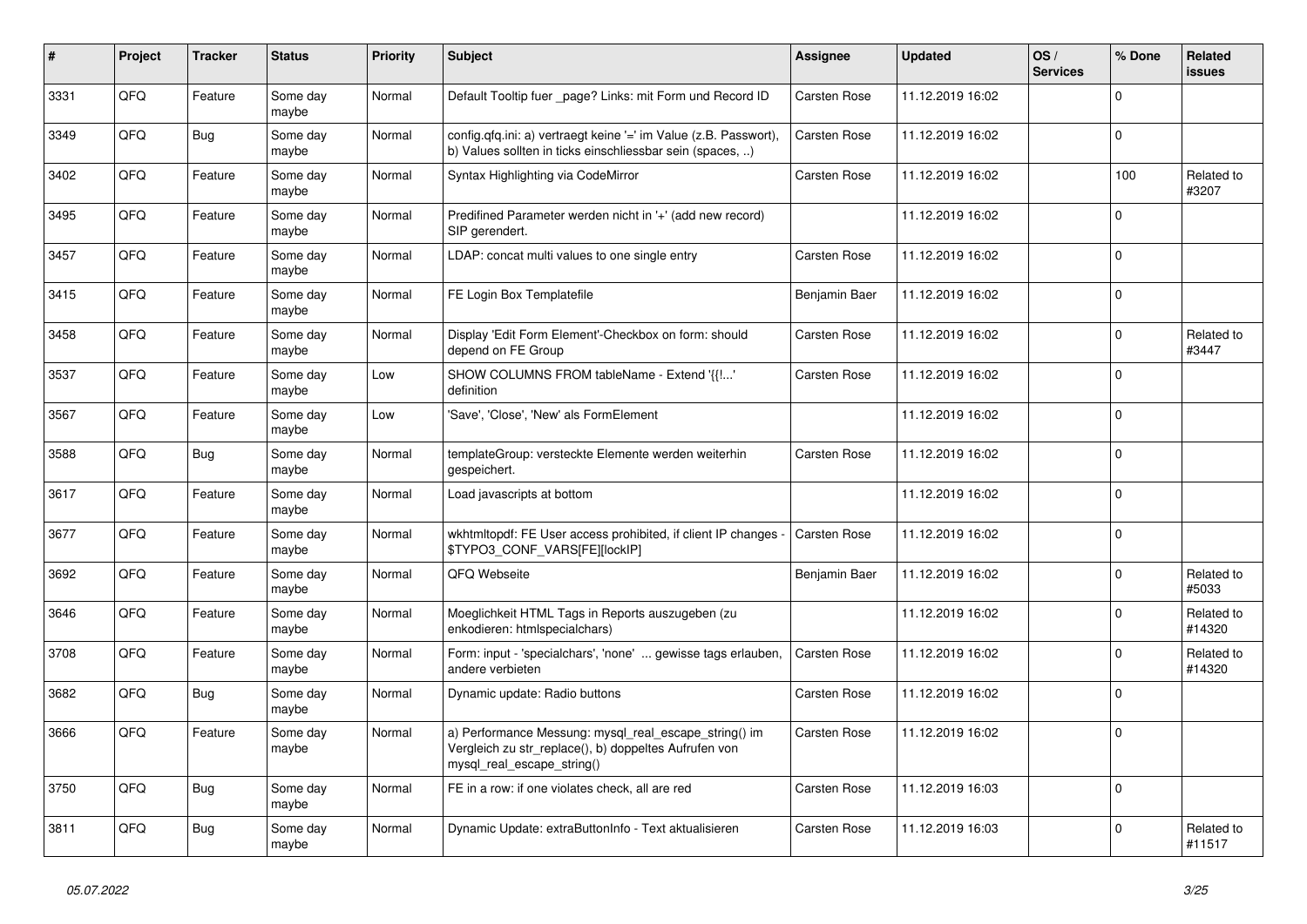| $\vert$ # | Project | <b>Tracker</b> | <b>Status</b>     | <b>Priority</b> | <b>Subject</b>                                                                                                                                           | Assignee            | <b>Updated</b>   | OS/<br><b>Services</b> | % Done         | Related<br>issues                           |
|-----------|---------|----------------|-------------------|-----------------|----------------------------------------------------------------------------------------------------------------------------------------------------------|---------------------|------------------|------------------------|----------------|---------------------------------------------|
| 3877      | QFQ     | Feature        | Some day<br>maybe | Normal          | FormEditor: die Felder die aktuell nicht gebraucht werden nur<br>auf readonly/disabled setzen (nicht ausblenden > das irritiert.                         | <b>Carsten Rose</b> | 11.12.2019 16:03 |                        | $\Omega$       |                                             |
| 3878      | QFQ     | Feature        | Some day<br>maybe | Normal          | Form 'FormElement': Spalte 'name' typeAhead mit<br>Spaltennamen der Primarytable.                                                                        |                     | 11.12.2019 16:03 |                        | $\Omega$       |                                             |
| 3879      | QFQ     | Feature        | Some day<br>maybe | Normal          | Form 'FormElement': Beim Feld 'name' rechts in der Notiz<br>einen Link einblenden - a) aktuelle Definition anzeigen, b)<br>Spalte in der Tabelle anlegen |                     | 11.12.2019 16:03 |                        | $\overline{0}$ |                                             |
| 3895      | QFQ     | <b>Bug</b>     | Some day<br>maybe | Normal          | typeahead pedantic: on lehrkredit Idap webpass - if only one<br>person is in dropdown, such person can't be selected                                     | Carsten Rose        | 11.12.2019 16:03 |                        | $\Omega$       |                                             |
| 3882      | QFQ     | <b>Bug</b>     | Some day<br>maybe | Normal          | templateGroup: disable 'add' if limit is reached - funktioniert<br>nicht wenn bereits records existierten                                                | Carsten Rose        | 11.12.2019 16:03 |                        | $\Omega$       |                                             |
| 3941      | QFQ     | Feature        | Some day<br>maybe | Normal          | sqlAfter: es sollten mehrere moeglich sein                                                                                                               | Carsten Rose        | 11.12.2019 16:03 |                        | $\Omega$       | Related to<br>#3942                         |
| 3900      | QFQ     | Feature        | Some day<br>maybe | Normal          | Extend documentation of 'Copy / Paste'                                                                                                                   | Carsten Rose        | 11.12.2019 16:03 |                        | $\Omega$       | Related to<br>#3899                         |
| 3905      | QFQ     | Feature        | Some day<br>maybe | Normal          | Documentation: Best Practice anhand eines Online<br>Bewerbungstools                                                                                      | Carsten Rose        | 11.12.2019 16:03 |                        | $\Omega$       |                                             |
| 3991      | QFQ     | Feature        | Some day<br>maybe | Normal          | report: Columnname '_skipWrap' skips 'fbeg', 'fend'                                                                                                      | Carsten Rose        | 11.12.2019 16:03 |                        | $\mathbf 0$    |                                             |
| 4008      | QFQ     | Bug            | Some day<br>maybe | Normal          | FormElemen.type=sendmail: wrong 'TO' if 'real<br>name <rea@mail.to>' is used</rea@mail.to>                                                               | Carsten Rose        | 11.12.2019 16:03 |                        | $\Omega$       |                                             |
| 3947      | QFQ     | Feature        | Some day<br>maybe | Normal          | Attack detectect: logout current user                                                                                                                    | <b>Carsten Rose</b> | 11.12.2019 16:03 |                        | $\Omega$       | Related to<br>#5458,<br>Related to<br>#6299 |
| 3942      | QFQ     | Feature        | Some day<br>maybe | Normal          | Action Elemente: neu generierte IDs via FE weitergeben                                                                                                   | Carsten Rose        | 11.12.2019 16:03 |                        | $\Omega$       | Related to<br>#3941                         |
| 4026      | QFQ     | Feature        | Some day<br>maybe | Normal          | sqlLog.sql: log number of FE.id                                                                                                                          | Carsten Rose        | 11.12.2019 16:03 |                        | $\Omega$       | Related to<br>#5458                         |
| 4027      | QFQ     | Feature        | Some day<br>maybe | Normal          | Missing: orange 'check' / 'bullet'                                                                                                                       |                     | 11.12.2019 16:03 |                        | $\Omega$       |                                             |
| 4138      | QFQ     | <b>Bug</b>     | Some day<br>maybe | Normal          | style fehlt                                                                                                                                              |                     | 11.12.2019 16:03 |                        | $\Omega$       |                                             |
| 4122      | QFQ     | <b>Bug</b>     | Some day<br>maybe | Normal          | file: Render Mode hat keinen Effekt                                                                                                                      |                     | 11.12.2019 16:03 |                        | $\Omega$       |                                             |
| 4197      | QFQ     | Feature        | Some day<br>maybe | Normal          | Unit Test fuer JSON Stream von QuickFormQuery.php ><br>doForm()                                                                                          | Carsten Rose        | 11.12.2019 16:03 |                        | $\Omega$       |                                             |
| 4259      | QFQ     | Feature        | Some day<br>maybe | Normal          | Instant trigger a cron job                                                                                                                               | <b>Carsten Rose</b> | 11.12.2019 16:03 |                        | $\overline{0}$ |                                             |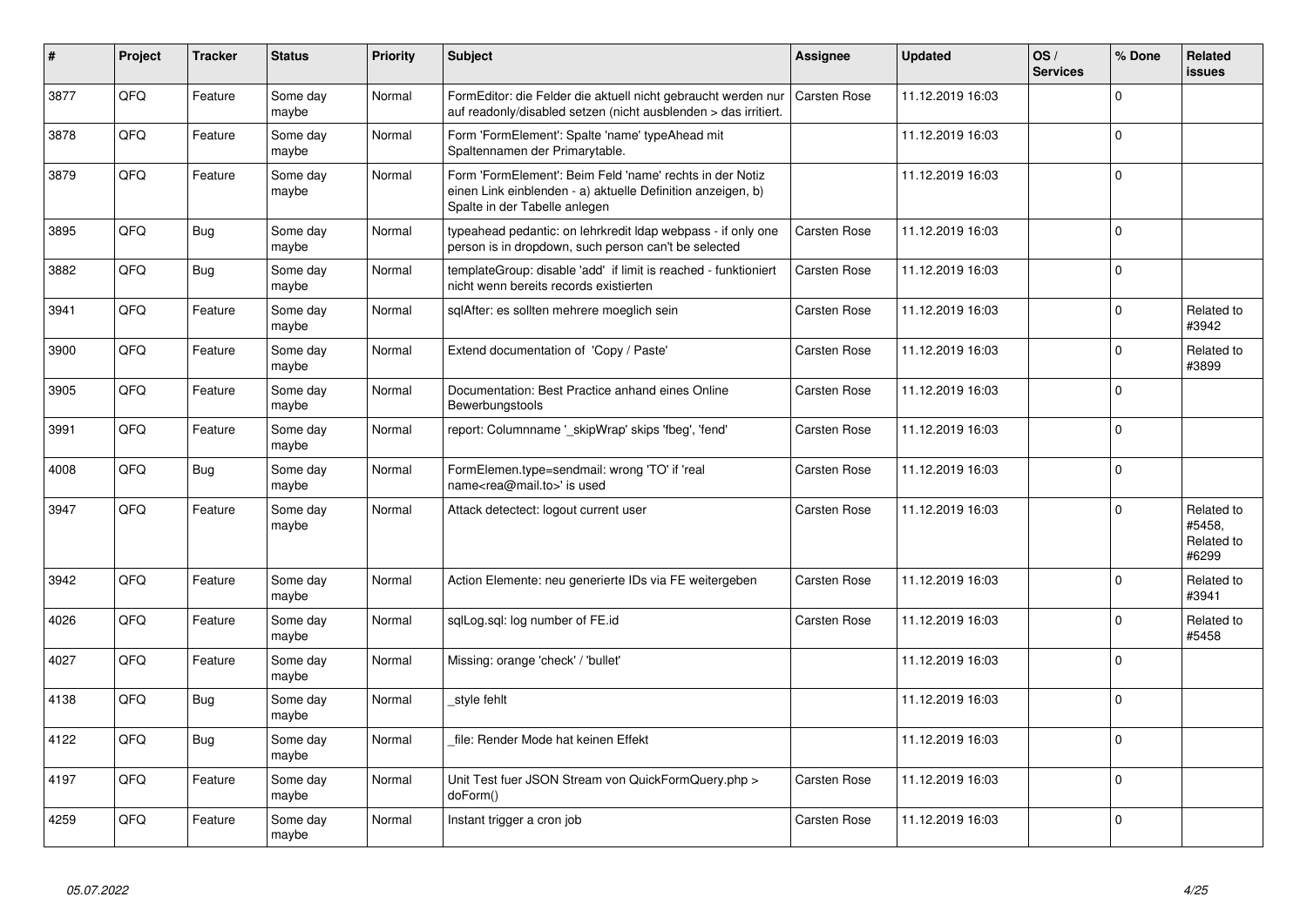| $\vert$ # | Project | <b>Tracker</b> | <b>Status</b>     | <b>Priority</b> | <b>Subject</b>                                                                                                     | Assignee            | <b>Updated</b>   | OS/<br><b>Services</b> | % Done         | Related<br>issues                           |
|-----------|---------|----------------|-------------------|-----------------|--------------------------------------------------------------------------------------------------------------------|---------------------|------------------|------------------------|----------------|---------------------------------------------|
| 4293      | QFQ     | <b>Bug</b>     | Some day<br>maybe | Normal          | Download broken if token 'd:' is missing - but no error<br>message                                                 | Carsten Rose        | 11.12.2019 16:03 |                        | $\Omega$       | Related to<br>#7514                         |
| 1623      | QFQ     | Feature        | Some day<br>maybe | Normal          | RealURL                                                                                                            |                     | 11.12.2019 16:03 |                        | 30             |                                             |
| 1251      | QFQ     | Feature        | Some day<br>maybe | Normal          | QF: Combo                                                                                                          |                     | 11.12.2019 16:03 |                        | $\Omega$       |                                             |
| 1253      | QFQ     | Feature        | Some day<br>maybe | Normal          | QF: Colorpicker                                                                                                    |                     | 11.12.2019 16:03 |                        | $\Omega$       |                                             |
| 1510      | QFQ     | Feature        | Some day<br>maybe | Normal          | jquery von google laden, falls das nicht geht lokal                                                                |                     | 11.12.2019 16:03 |                        | $\overline{0}$ |                                             |
| 1635      | QFQ     | Feature        | Some day<br>maybe | Normal          | QFQ Extension content record: weitere Optionen einblenden.                                                         | Carsten Rose        | 11.12.2019 16:03 |                        | $\Omega$       |                                             |
| 1946      | QFG     | Feature        | Some day<br>maybe | Normal          | Kontrolle ob der ReadOnly Modus bei den<br>Formularelementen korrekt implementiert ist                             | Carsten Rose        | 11.12.2019 16:03 |                        | $\overline{0}$ |                                             |
| 2063      | QFQ     | <b>Bug</b>     | Some day<br>maybe | Normal          | Pills auf 'inaktiv' setzen falls keine Element auf dem Pill<br>sichtbar sind.                                      | Benjamin Baer       | 11.12.2019 16:03 |                        | $\Omega$       | Related to<br>#3752                         |
| 2084      | QFQ     | Feature        | Some day<br>maybe | Normal          | Mailto mit encryption: Subrecord                                                                                   | <b>Carsten Rose</b> | 11.12.2019 16:03 |                        | $\Omega$       | Related to<br>#2082                         |
| 2950      | QFQ     | Feature        | Some day<br>maybe | Normal          | Inhalt QFQ Records als File                                                                                        |                     | 11.12.2019 16:03 |                        | $\Omega$       |                                             |
| 2995      | QFQ     | Feature        | Some day<br>maybe | Normal          | Dropdown JQuery Plugin: 'chosen' - Moeglichkeit um Select<br>Listen mehr Funktion zu geben. Kein Bootstrap noetig. | Carsten Rose        | 11.12.2019 16:03 |                        | $\mathbf 0$    |                                             |
| 3216      | QFQ     | Feature        | Some day<br>maybe | Normal          | dynamic update für checkbox label2                                                                                 | Carsten Rose        | 11.12.2019 16:03 |                        | $\Omega$       | Related to<br>#2081                         |
| 3130      | QFQ     | <b>Bug</b>     | Some day<br>maybe | Normal          | Debug Info's nicht korrekt nach 'New > Save'.                                                                      | Carsten Rose        | 11.12.2019 16:03 |                        | $\Omega$       | Related to<br>#3253                         |
| 3267      | QFQ     | Feature        | Some day<br>maybe | Normal          | 2 Forms auf einer Seite: real + Read only                                                                          | Carsten Rose        | 11.12.2019 16:03 |                        | $\Omega$       |                                             |
| 4023      | QFQ     | Feature        | New               | Normal          | prepared statements - FE action: salveld, sqllnsert,<br>sqlUpdate, sqlDelete, sqlBefore, sqlAfter                  | Carsten Rose        | 11.12.2019 16:15 |                        | $\Omega$       |                                             |
| 2361      | QFQ     | Feature        | New               | Normal          | Logging wer/wann/wo welches Formular aufgerufen hat                                                                | Carsten Rose        | 11.12.2019 16:15 |                        | $\Omega$       | Related to<br>#4432,<br>Related to<br>#7480 |
| 7480      | QFQ     | Feature        | New               | Normal          | Record History (Undo / Redo)                                                                                       | Carsten Rose        | 11.12.2019 16:16 |                        | $\Omega$       | Related to<br>#2361                         |
| 6602      | QFQ     | Feature        | <b>New</b>        | Normal          | Formlet: in Report auf Mausklick ein mini-form oeffnen                                                             | Carsten Rose        | 11.12.2019 16:16 |                        | $\overline{0}$ |                                             |
| 4756      | QFQ     | <b>Bug</b>     | New               | Normal          | Form dirty even nothing changes                                                                                    | Carsten Rose        | 11.12.2019 16:16 |                        | $\Omega$       |                                             |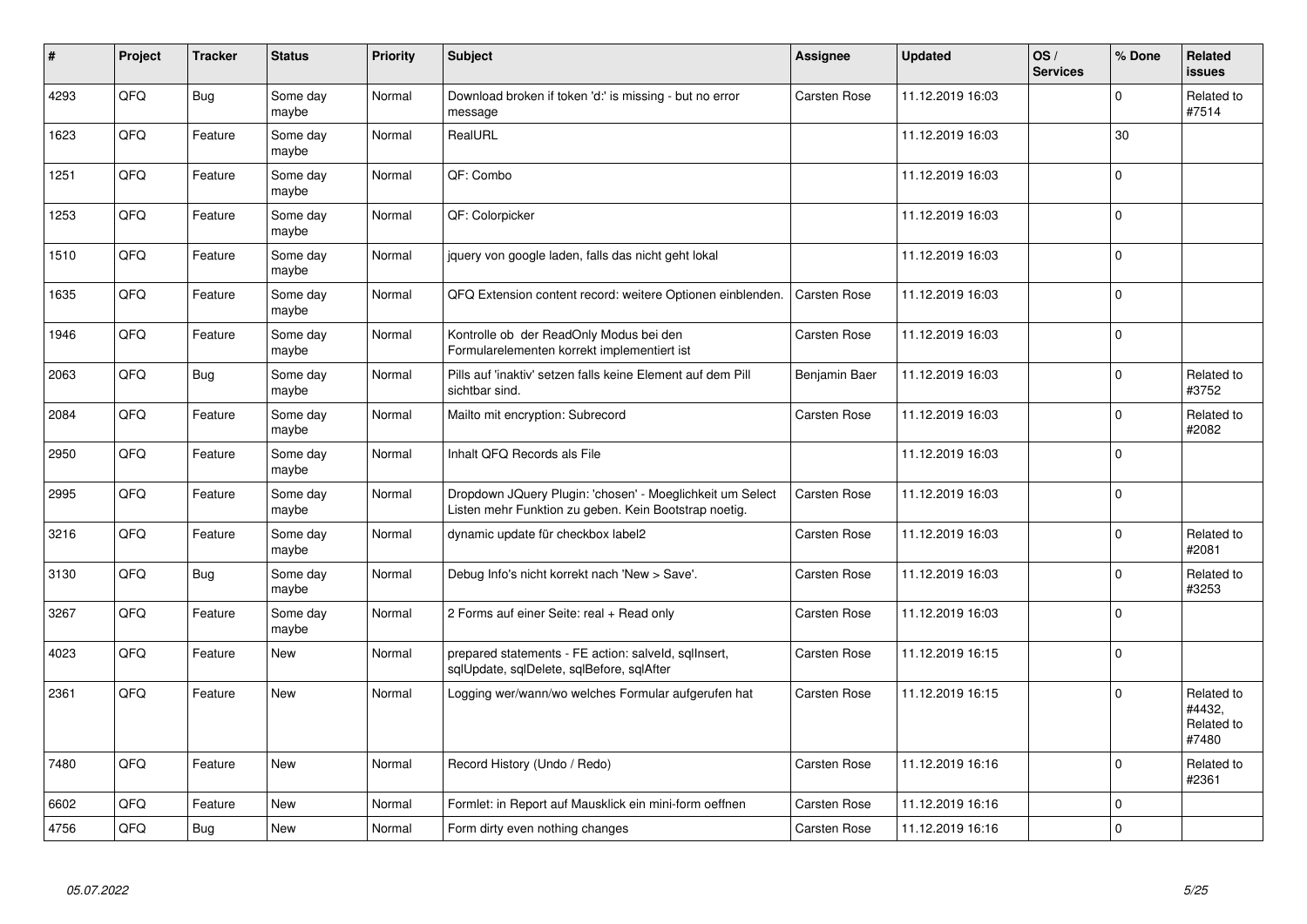| ∦    | Project | <b>Tracker</b> | <b>Status</b> | <b>Priority</b> | Subject                                                                                                                               | Assignee     | <b>Updated</b>   | OS/<br><b>Services</b> | % Done      | Related<br><b>issues</b> |
|------|---------|----------------|---------------|-----------------|---------------------------------------------------------------------------------------------------------------------------------------|--------------|------------------|------------------------|-------------|--------------------------|
| 8702 | QFQ     | Feature        | New           | Normal          | Load Record which is locked: missing user info                                                                                        | Carsten Rose | 11.12.2019 16:16 |                        | 0           | Related to<br>#9789      |
| 9777 | QFQ     | Feature        | New           | Normal          | Logging QFQ Variables                                                                                                                 | Carsten Rose | 16.12.2019 17:17 |                        | 0           |                          |
| 9853 | QFQ     | Feature        | New           | Normal          | Check das SQL / QFQ / Mail Logfile geschrieben wird                                                                                   |              | 09.01.2020 11:15 |                        | 0           |                          |
| 9927 | QFQ     | Feature        | New           | Normal          | QFQ Update: a) Update nur machen wenn BE User<br>eingeloggt ist., b) Bei Fehler genaue Meldung welcher<br>Updateschritt Probleme hat. | Carsten Rose | 22.01.2020 12:59 |                        | 0           |                          |
| 7660 | QFQ     | Feature        | New           | Normal          | IMAP: import mails to DB, move / delete mails                                                                                         | Carsten Rose | 01.02.2020 09:52 |                        | 0           |                          |
| 5782 | QFQ     | Feature        | New           | Normal          | NextCloud API                                                                                                                         | Carsten Rose | 01.02.2020 10:02 |                        | 0           |                          |
| 7920 | QFQ     | Feature        | New           | Normal          | FE: Syntax Highlight, Zeinlenumbruch                                                                                                  | Carsten Rose | 01.02.2020 10:03 |                        | 0           |                          |
| 3782 | QFQ     | <b>Bug</b>     | Priorize      | Normal          | Bei fehlerhafter Eingabe (z.B. Datum) sollte das erwartete<br>Format angezeigt werden                                                 | Carsten Rose | 01.02.2020 10:13 |                        | 0           |                          |
| 5942 | QFQ     | Feature        | Priorize      | Normal          | 'L' and 'type': append to links, generate via '_link' by using 'u:'                                                                   | Carsten Rose | 01.02.2020 10:13 |                        | 0           |                          |
| 7616 | QFQ     | Bug            | Priorize      | Normal          | Selectlist with Enum & Dynamic Update                                                                                                 | Carsten Rose | 01.02.2020 10:13 |                        | 0           |                          |
| 6574 | QFQ     | Bug            | Priorize      | Normal          | qfq.log: Fehlermeldung wurde angezeigt, aber nicht geloggt                                                                            | Carsten Rose | 01.02.2020 10:13 |                        | 0           |                          |
| 7522 | QFQ     | Feature        | Priorize      | Normal          | Inserting default index.html to folder (Avoid Apache Indexing)                                                                        | Carsten Rose | 01.02.2020 10:13 |                        | 0           |                          |
| 7290 | QFQ     | Feature        | Priorize      | Normal          | FormEditor: title as textarea if LEN(title)>60                                                                                        | Carsten Rose | 01.02.2020 10:13 |                        | 0           | Blocked by<br>#7682      |
| 6998 | QFQ     | Feature        | Priorize      | Normal          | Form: with debug=on show column information as tooltip of<br>column label                                                             | Carsten Rose | 01.02.2020 10:13 |                        | 0           |                          |
| 7217 | QFQ     | Feature        | Priorize      | Normal          | Download: notice User if `_sip=?` is missing                                                                                          | Carsten Rose | 01.02.2020 10:13 |                        | 0           |                          |
| 8034 | QFQ     | Feature        | Priorize      | Normal          | FormElement 'data': 22.22.2222 should not be accepted                                                                                 | Carsten Rose | 01.02.2020 10:13 |                        | 0           |                          |
| 8037 | QFQ     | Bug            | Priorize      | Normal          | FE.type=upload (advanced mode): {{slaveId:V}} missing<br>during dynamic update                                                        | Carsten Rose | 01.02.2020 10:13 |                        | 0           |                          |
| 7656 | QFQ     | <b>Bug</b>     | Priorize      | Normal          | FE with required, 'pattern' and 'extraButtonLock': always<br>complain about missing value                                             | Carsten Rose | 01.02.2020 10:13 |                        | 0           |                          |
| 8584 | QFQ     | Feature        | Priorize      | Normal          | FE 'Action' - never assign to Container (except Template<br>Group)                                                                    | Carsten Rose | 01.02.2020 10:13 |                        | 0           |                          |
| 8585 | QFQ     | Feature        | Priorize      | Normal          | Enhance Error message for 'unknown form'                                                                                              | Carsten Rose | 01.02.2020 10:13 |                        | 0           |                          |
| 7630 | QFQ     | Feature        | Priorize      | Normal          | detailed error message for simple upload                                                                                              | Carsten Rose | 01.02.2020 10:13 |                        | U           |                          |
| 9947 | QFQ     | <b>Bug</b>     | Priorize      | Normal          | Unwanted error message if missing 'typeAheadSqlPrefetch'                                                                              | Carsten Rose | 01.02.2020 10:13 |                        | $\mathbf 0$ |                          |
| 9900 | QFQ     | Feature        | Priorize      | Normal          | Generic API Call: tt-content record >> JSON                                                                                           | Carsten Rose | 01.02.2020 10:13 |                        | 0           |                          |
| 9862 | QFQ     | <b>Bug</b>     | Priorize      | Normal          | Failed writing to sql mail qfq.log should throw an exception                                                                          | Carsten Rose | 01.02.2020 10:13 |                        | 0           |                          |
| 9975 | QFQ     | <b>Bug</b>     | Priorize      | Normal          | Dropdown Menu: 'r:3' broken                                                                                                           | Carsten Rose | 01.02.2020 10:13 |                        | 0           |                          |
| 9983 | QFQ     | Feature        | New           | Normal          | Report Notation: new keyword 'range'                                                                                                  | Carsten Rose | 01.02.2020 15:55 |                        | 0           |                          |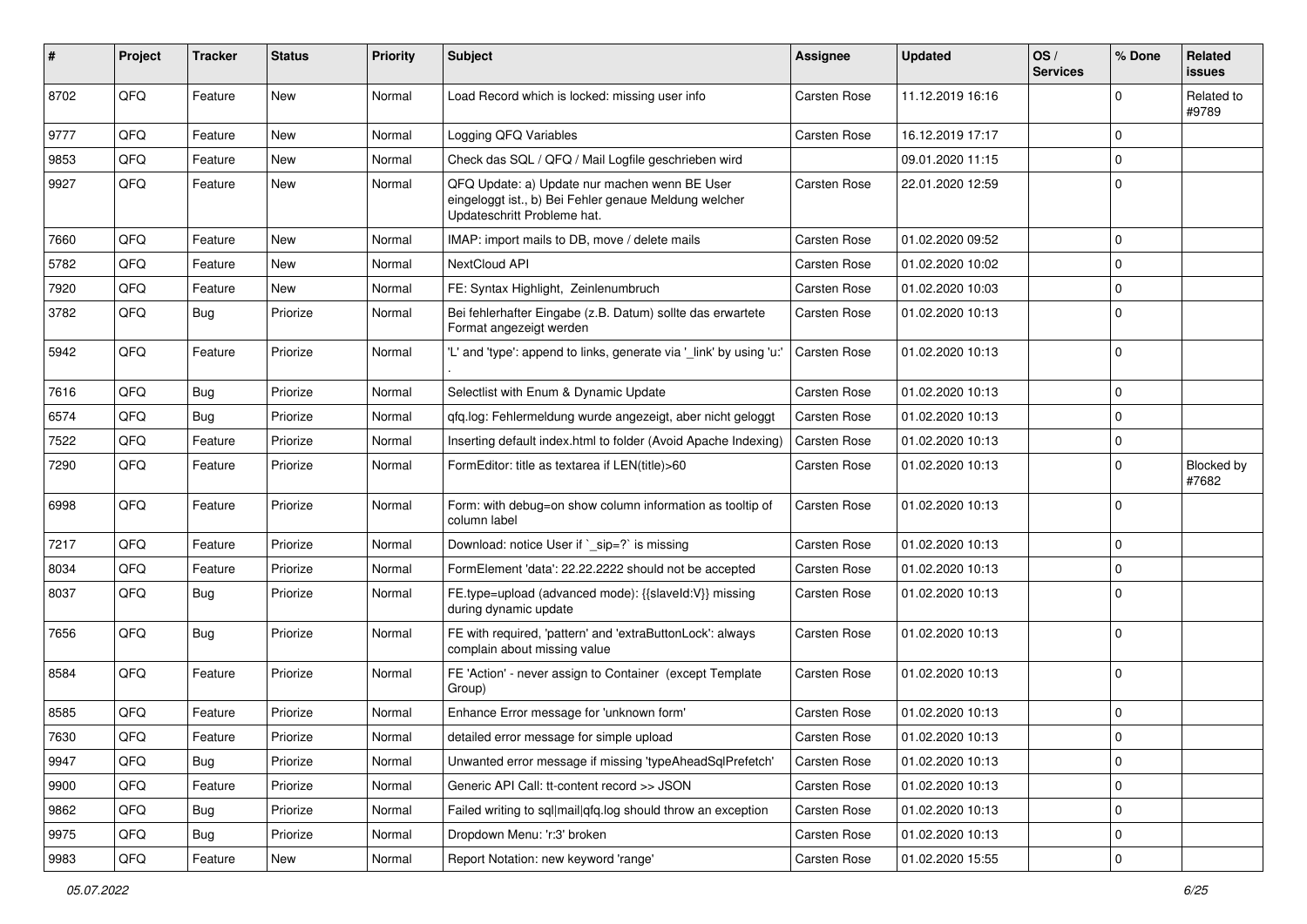| $\vert$ # | Project | <b>Tracker</b> | <b>Status</b>     | <b>Priority</b> | <b>Subject</b>                                                                                                       | Assignee            | <b>Updated</b>   | OS/<br><b>Services</b> | % Done      | Related<br>issues   |
|-----------|---------|----------------|-------------------|-----------------|----------------------------------------------------------------------------------------------------------------------|---------------------|------------------|------------------------|-------------|---------------------|
| 2643      | QFQ     | <b>Bug</b>     | Some day<br>maybe | Normal          | Zend / PHP Webinars anschauen                                                                                        | Carsten Rose        | 01.02.2020 15:56 |                        | $\Omega$    |                     |
| 9024      | QFQ     | <b>Bug</b>     | Some day<br>maybe | Normal          | QFQ Einarbeitung                                                                                                     |                     | 01.02.2020 15:56 |                        | $\Omega$    |                     |
| 9855      | QFQ     | <b>Bug</b>     | New               | Normal          | <b>Required Check</b>                                                                                                |                     | 01.02.2020 15:56 |                        | $\mathbf 0$ |                     |
| 9535      | QFQ     | <b>Bug</b>     | Feedback          | Normal          | Report:  AS ' vertical' - column to wide - vertical >> rot45,<br>rot90                                               | Benjamin Baer       | 01.02.2020 15:56 |                        | $\Omega$    |                     |
| 9898      | QFQ     | Bug            | Feedback          | Normal          | Formular trotz Timeout gespeichert                                                                                   | Benjamin Baer       | 01.02.2020 15:56 |                        | $\mathbf 0$ |                     |
| 9773      | QFQ     | <b>Bug</b>     | <b>New</b>        | Normal          | form.parameter.formModeGlobal=requiredOff                                                                            | Carsten Rose        | 01.02.2020 15:56 |                        | $\mathbf 0$ |                     |
| 10014     | QFQ     | Feature        | New               | Normal          | Manual.rst: describe behaviour and process order of<br>fillStoreVar, slaveId, sqlBefore,                             | Carsten Rose        | 01.02.2020 22:31 |                        | $\mathbf 0$ |                     |
| 9928      | QFQ     | Feature        | Priorize          | Normal          | SpecialColumnName: a) Deprecated: ' AS "_+tag " ', b)<br>New: ' AS " <tag1><tag2>"</tag2></tag1>                     | Carsten Rose        | 01.02.2020 23:17 |                        | $\Omega$    | Related to<br>#9929 |
| 8277      | QFQ     | Feature        | Priorize          | Normal          | fe.parameter.default=                                                                                                | Carsten Rose        | 01.02.2020 23:17 |                        | $\Omega$    | Related to<br>#8113 |
| 9968      | QFQ     | Feature        | Priorize          | Normal          | Tooltip in Links for Developer                                                                                       | Carsten Rose        | 01.02.2020 23:17 |                        | $\mathbf 0$ |                     |
| 3613      | QFQ     | Bug            | Some day<br>maybe | Normal          | note /note unchecked -> note div (col-md) wird weiterhin<br>aerendert                                                | Elias Villiger      | 01.02.2020 23:19 |                        | 100         |                     |
| 4528      | QFQ     | <b>Bug</b>     | Some day<br>maybe | Normal          | extraButtonLock mit SQLAhead Bug                                                                                     | Carsten Rose        | 01.02.2020 23:19 |                        | $\Omega$    |                     |
| 4583      | QFQ     | <b>Bug</b>     | Some day<br>maybe | Normal          | Dynamic Update bei TypeAhead Feldern                                                                                 | Carsten Rose        | 01.02.2020 23:19 |                        | $\Omega$    |                     |
| 4092      | QFQ     | <b>Bug</b>     | Some day<br>maybe | Normal          | 1) Logging verbessern wann welches FE warum ausgefuehrt<br>wird, 2) Documentation: Best Practice Template Group      | <b>Carsten Rose</b> | 01.02.2020 23:19 |                        | $\Omega$    | Related to<br>#3504 |
| 4606      | QFQ     | Feature        | Some day<br>maybe | Normal          | link: qualifier to render bootstrap button                                                                           | Carsten Rose        | 01.02.2020 23:19 |                        | $\Omega$    |                     |
| 5389      | QFQ     | Feature        | Some day<br>maybe | Normal          | QFQ Design: Multline label / note                                                                                    | Benjamin Baer       | 01.02.2020 23:19 |                        | $\Omega$    |                     |
| 4872      | QFQ     | Feature        | Some day<br>maybe | Normal          | Fields of Typo3 page available in STORE_TYPO3                                                                        | Carsten Rose        | 01.02.2020 23:19 |                        | $\Omega$    |                     |
| 5021      | QFQ     | <b>Bug</b>     | Some day<br>maybe | Normal          | FE.typ=extra - during save displays error 'datum2' already<br>filled in STORE_SIP - the value is stored nevertheless | Carsten Rose        | 01.02.2020 23:19 |                        | $\mathbf 0$ | Related to<br>#3875 |
| 5132      | QFQ     | Feature        | Some day<br>maybe | Normal          | Error Message sendmail missing attachment: more details                                                              | Carsten Rose        | 01.02.2020 23:19 |                        | $\Omega$    |                     |
| 4869      | QFQ     | Feature        | Some day<br>maybe | Normal          | Dynamic Update (show, hide, readonly?, required?) for<br><b>Template Group Elements</b>                              | Carsten Rose        | 01.02.2020 23:19 |                        | $\Omega$    | Related to<br>#4865 |
| 5706      | QFQ     | Bug            | Some day<br>maybe | Normal          | upload: fileDestination needs to be sanatized                                                                        | Carsten Rose        | 01.02.2020 23:19 |                        | $\mathbf 0$ |                     |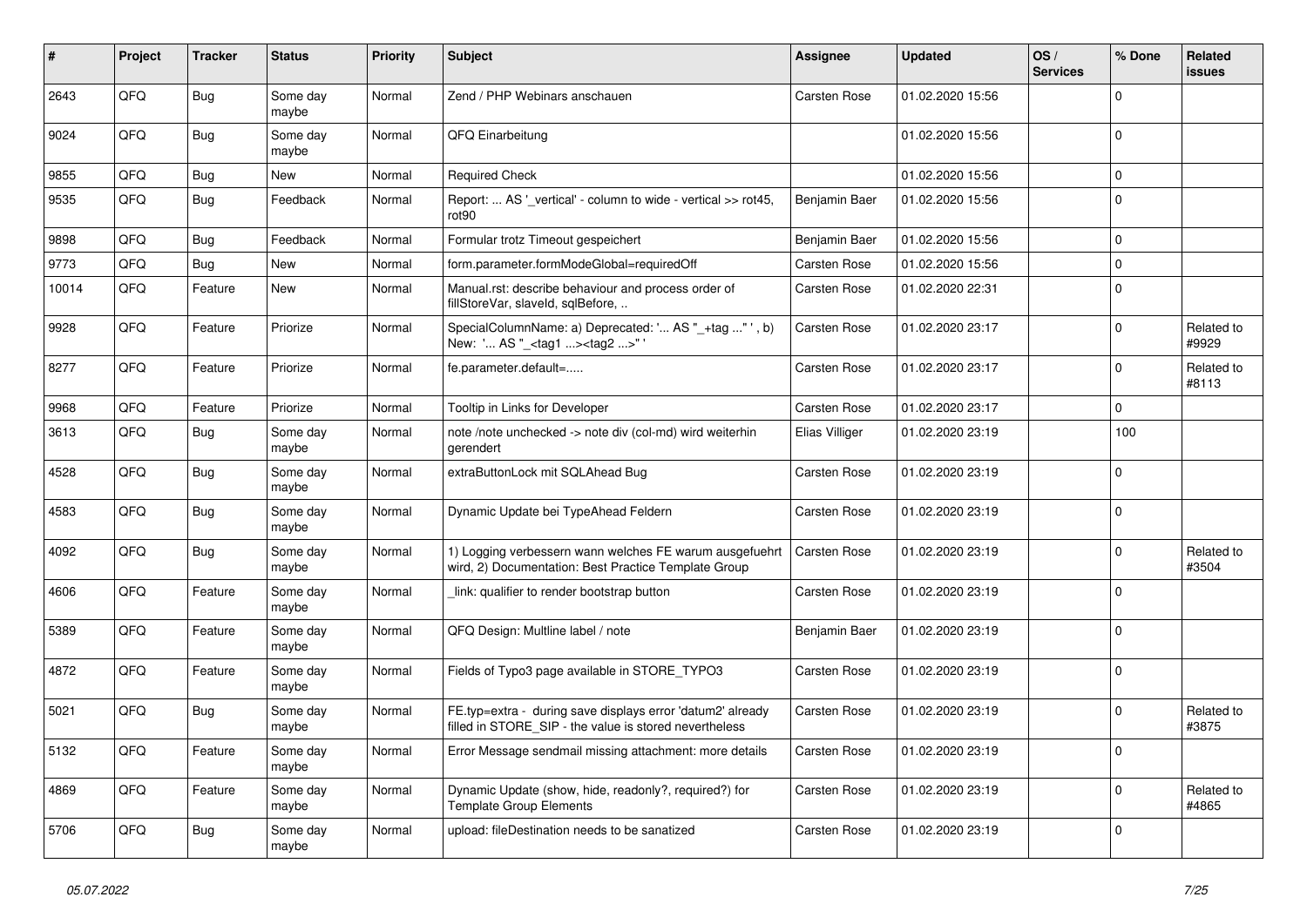| #    | Project | <b>Tracker</b> | <b>Status</b>     | <b>Priority</b> | <b>Subject</b>                                                                                                                                           | Assignee            | <b>Updated</b>   | OS/<br><b>Services</b> | % Done      | Related<br><b>issues</b> |
|------|---------|----------------|-------------------|-----------------|----------------------------------------------------------------------------------------------------------------------------------------------------------|---------------------|------------------|------------------------|-------------|--------------------------|
| 5805 | QFQ     | Feature        | Some day<br>maybe | Normal          | TypeAHead SQL value instead of key stored                                                                                                                |                     | 01.02.2020 23:19 |                        | $\Omega$    | Related to<br>#5444      |
| 5852 | QFQ     | Feature        | Some day<br>maybe | Normal          | Logging: mail.log / sql.log - im FE anzeigen und via AJAX<br>aktualisieren                                                                               | <b>Carsten Rose</b> | 01.02.2020 23:19 |                        | $\Omega$    | Related to<br>#5885      |
| 5557 | QFQ     | <b>Bug</b>     | Some day<br>maybe | Normal          | Form load: STORE_RECORD filled, but should be empty                                                                                                      | Carsten Rose        | 01.02.2020 23:19 |                        | $\Omega$    |                          |
| 5877 | QFQ     | Bug            | Some day<br>maybe | Normal          | FE.type=note:bsColumn strange behaviour                                                                                                                  |                     | 01.02.2020 23:19 |                        | $\Omega$    |                          |
| 5579 | QFQ     | Feature        | Some day<br>maybe | Normal          | Enhance Doc / Presentation: variable type 'link column type'                                                                                             | <b>Carsten Rose</b> | 01.02.2020 23:19 |                        | $\mathbf 0$ |                          |
| 5768 | QFQ     | <b>Bug</b>     | Some day<br>maybe | Normal          | '{{pageLanguage:T}}' missing if QFQ is called via api                                                                                                    | Carsten Rose        | 01.02.2020 23:19 |                        | $\Omega$    |                          |
| 5991 | QFQ     | <b>Bug</b>     | Some day<br>maybe | Normal          | URLs with ' ' or long parameter are problematic                                                                                                          | Carsten Rose        | 01.02.2020 23:19 |                        | $\Omega$    |                          |
| 6704 | QFQ     | Feature        | Some day<br>maybe | Normal          | Upload Mode: Bilder in Notizen rechts sollen aktuellen<br>Upload repräsentieren.                                                                         |                     | 01.02.2020 23:19 |                        | $\mathbf 0$ | Related to<br>#3264      |
| 5895 | QFQ     | Feature        | Some day<br>maybe | Normal          | Tutorial: List of all QFQ Features                                                                                                                       |                     | 01.02.2020 23:19 |                        | $\Omega$    |                          |
| 6084 | QFQ     | Feature        | Some day<br>maybe | Normal          | New escape type: 'D' - convert date                                                                                                                      |                     | 01.02.2020 23:19 |                        | $\Omega$    |                          |
| 5983 | QFQ     | Feature        | Some day<br>maybe | Normal          | Form Submit (save & update): normalize date/-time FE                                                                                                     | <b>Carsten Rose</b> | 01.02.2020 23:19 |                        | $\mathbf 0$ |                          |
| 5923 | QFQ     | Feature        | Some day<br>maybe | Normal          | fillStoreSystemBySqlLate                                                                                                                                 |                     | 01.02.2020 23:19 |                        | $\Omega$    |                          |
| 5893 | QFQ     | Feature        | Some day<br>maybe | Normal          | Edit on double-click                                                                                                                                     |                     | 01.02.2020 23:19 |                        | $\Omega$    | Related to<br>#5894      |
| 7100 | QFQ     | Feature        | Some day<br>maybe | Normal          | Download: log access, max downloads, time limit                                                                                                          |                     | 01.02.2020 23:19 |                        | $\Omega$    |                          |
| 8056 | QFQ     | Feature        | Some day<br>maybe | Normal          | Termin Organisation (Reservation)                                                                                                                        |                     | 01.02.2020 23:19 |                        | $\Omega$    | Related to<br>#8658      |
| 7281 | QFQ     | <b>Bug</b>     | Some day<br>maybe | Normal          | Subrecords: on large screen separator line too short                                                                                                     |                     | 01.02.2020 23:19 |                        | $\Omega$    |                          |
| 7921 | QFQ     | Feature        | Some day<br>maybe | Normal          | Rest API Export: URL kuerzer machen                                                                                                                      |                     | 01.02.2020 23:19 |                        | $\Omega$    |                          |
| 8522 | QFQ     | Feature        | Some day<br>maybe | Normal          | build QFQ - npm warnings                                                                                                                                 | Benjamin Baer       | 01.02.2020 23:19 |                        | 50          |                          |
| 4398 | QFQ     | <b>Bug</b>     | Some day<br>maybe | Normal          | Typeahead: mouse click in a prefilled input opens a single<br>item dropdown with the current value - click on it seems to<br>set the value, not the key. | Benjamin Baer       | 01.02.2020 23:20 |                        | $\Omega$    | Related to<br>#4457      |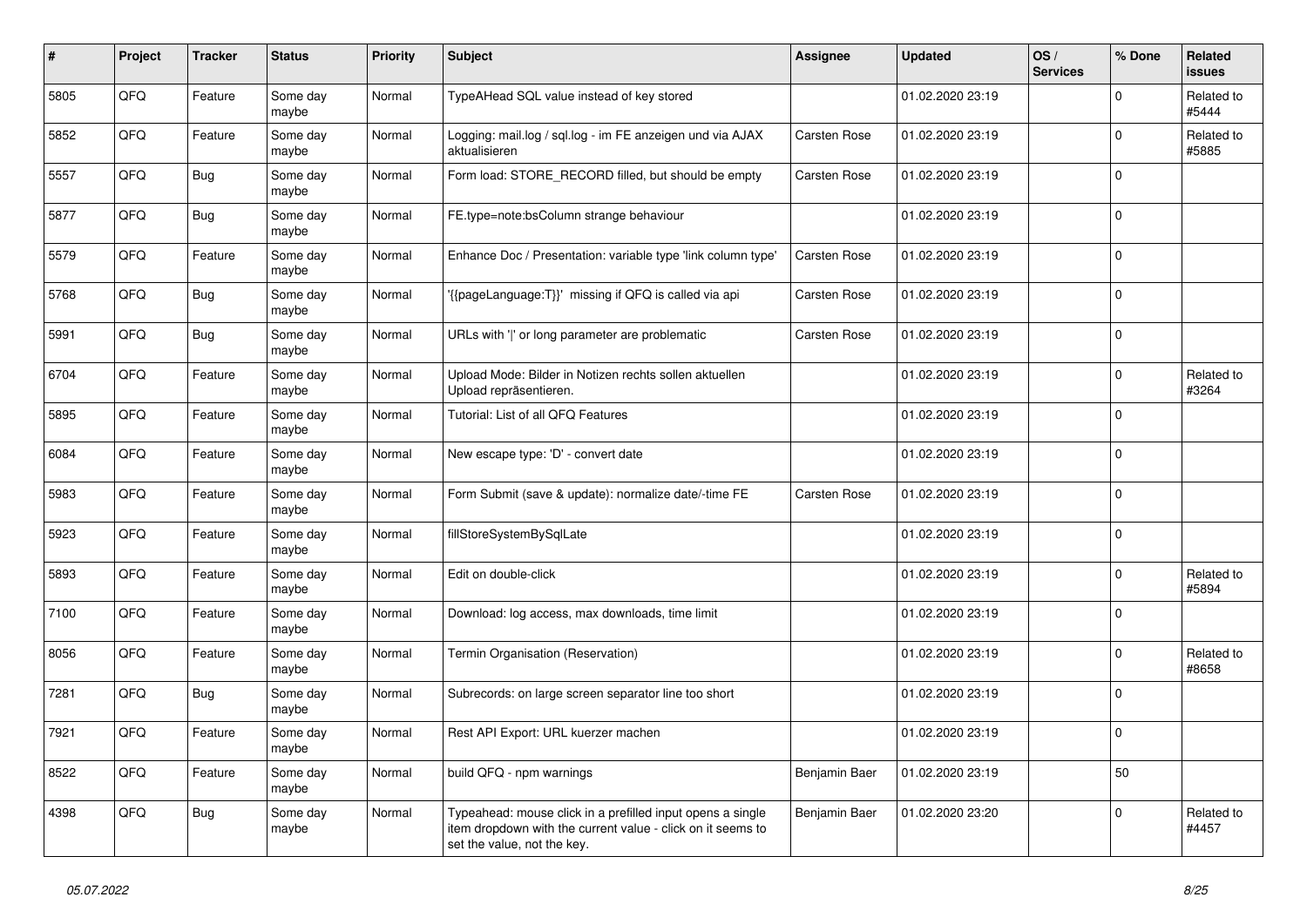| #    | <b>Project</b> | <b>Tracker</b> | <b>Status</b>     | <b>Priority</b> | <b>Subject</b>                                                                                                          | <b>Assignee</b>     | <b>Updated</b>   | OS/<br><b>Services</b> | % Done       | Related<br><b>issues</b>                    |
|------|----------------|----------------|-------------------|-----------------|-------------------------------------------------------------------------------------------------------------------------|---------------------|------------------|------------------------|--------------|---------------------------------------------|
| 4454 | QFQ            | <b>Bug</b>     | Some day<br>maybe | Normal          | Required Elements: multiple elements in a row - whole row<br>marked if only one input is empty.                         | Benjamin Baer       | 01.02.2020 23:20 |                        | $\Omega$     |                                             |
| 4435 | QFQ            | Feature        | Some day<br>maybe | Normal          | Report: striptags - specify allowed tags                                                                                |                     | 01.02.2020 23:20 |                        | $\Omega$     |                                             |
| 1234 | QFQ            | Feature        | Some day<br>maybe | Normal          | QF: Record numbering: Im Grid soll in Spalte 1 optional die<br>laufende Nummer der Records angezeigt werden.            |                     | 01.02.2020 23:20 |                        | $\Omega$     |                                             |
| 955  | QFQ            | Feature        | Some day<br>maybe | Normal          | QF: Notizen vor/nach dem Form                                                                                           |                     | 01.02.2020 23:20 |                        | $\Omega$     |                                             |
| 4439 | QFQ            | Feature        | Some day<br>maybe | Normal          | Log: report all actions fired by an FE Element, incl. the<br>original directive (slaveld, sqllnsert, )                  |                     | 01.02.2020 23:20 |                        | $\Omega$     | Related to<br>#4432,<br>Related to<br>#5458 |
| 4433 | QFQ            | Feature        | Some day<br>maybe | Normal          | Log when SIP will be destroyed by QFQ for any (security)<br>reason                                                      |                     | 01.02.2020 23:20 |                        | $\Omega$     | Related to<br>#4432,<br>Related to<br>#5458 |
| 4328 | QFQ            | <b>Bug</b>     | Some day<br>maybe | Normal          | Error Message: Show FE name/number on problems in FE                                                                    | Carsten Rose        | 01.02.2020 23:20 |                        | $\Omega$     |                                             |
| 4330 | QFQ            | Feature        | Some day<br>maybe | Normal          | Error Message: report missing {{ / }} in sqlUpdate, sqlInsert,<br>sglDelete, sglAfter, sglBefore in FE action elements. | <b>Carsten Rose</b> | 01.02.2020 23:20 |                        | $\Omega$     |                                             |
| 4651 | QFQ            | Bug            | Some dav<br>maybe | Normal          | "Loading document" Modal wird angezeigt bei uzhcd type=2<br>Ansicht                                                     | Carsten Rose        | 01.02.2020 23:20 |                        | $\Omega$     |                                             |
| 5342 | QFQ            | Feature        | Some day<br>maybe | Normal          | link - with HTML Attributes                                                                                             |                     | 01.02.2020 23:20 |                        | $\mathbf 0$  | Related to<br>#14077                        |
| 4652 | QFQ            | Feature        | Some day<br>maybe | Normal          | UZH CD: Weiterleitung auf benutzerdefinierte 403/404 Seite                                                              | <b>Carsten Rose</b> | 01.02.2020 23:20 |                        | $\Omega$     |                                             |
| 4757 | QFQ            | Feature        | Some day<br>maybe | Normal          | Test subrecord: download links ok? Links ok?                                                                            | Carsten Rose        | 01.02.2020 23:20 |                        | <sup>0</sup> |                                             |
| 4816 | QFQ            | Feature        | Some day<br>maybe | Normal          | Templates for QFQ Reports (Tables, Radios, )                                                                            |                     | 01.02.2020 23:20 |                        | $\Omega$     |                                             |
| 5428 | QFQ            | Feature        | Some day<br>maybe | Normal          | secure thumbnail: late render on access.                                                                                | <b>Carsten Rose</b> | 01.02.2020 23:20 |                        | $\Omega$     |                                             |
| 5455 | QFQ            | Feature        | Some day<br>maybe | Normal          | Mail Redirects grld abhaengig                                                                                           |                     | 01.02.2020 23:20 |                        | $\Omega$     |                                             |
| 5024 | QFQ            | Feature        | Some day<br>maybe | Normal          | Fabric: Generate PDF with edits                                                                                         | Benjamin Baer       | 01.02.2020 23:20 |                        | $\Omega$     | Related to<br>#10704                        |
| 5665 | QFQ            | Feature        | Some day<br>maybe | Normal          | Versuch das '{{!' nicht mehr noetig ist.                                                                                | Carsten Rose        | 01.02.2020 23:20 |                        | $\mathbf 0$  | Related to<br>#7432,<br>Related to<br>#7434 |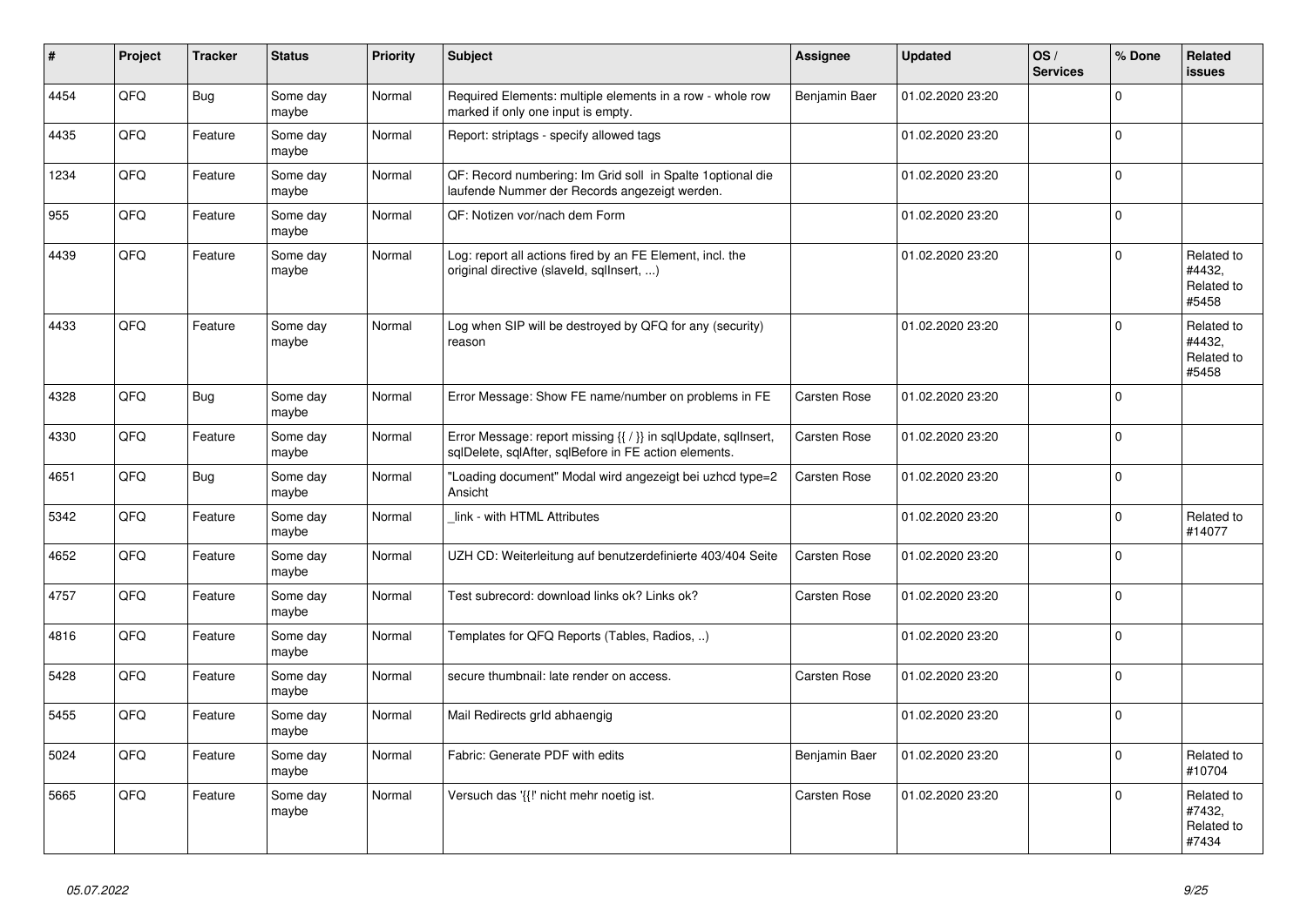| $\vert$ # | Project | <b>Tracker</b> | <b>Status</b>     | <b>Priority</b> | <b>Subject</b>                                                                                                                                                | <b>Assignee</b> | <b>Updated</b>   | OS/<br><b>Services</b> | % Done      | Related<br>issues                           |
|-----------|---------|----------------|-------------------|-----------------|---------------------------------------------------------------------------------------------------------------------------------------------------------------|-----------------|------------------|------------------------|-------------|---------------------------------------------|
| 7402      | QFQ     | <b>Bug</b>     | Some day<br>maybe | Normal          | thumbnail cache: outdated picture when permission denied<br>and permission resolved.                                                                          |                 | 01.02.2020 23:20 |                        | $\Omega$    |                                             |
| 5851      | QFQ     | Feature        | Some day<br>maybe | Normal          | Queue System implementieren: MQTT, RabbitMQ                                                                                                                   |                 | 01.02.2020 23:20 |                        | $\Omega$    | Related to<br>#5715                         |
| 5850      | QFQ     | Feature        | Some day<br>maybe | Normal          | Deployment: In QFQ Doc best practice fuer zeitgemaesses<br>Deployment beschreiben                                                                             |                 | 01.02.2020 23:20 |                        | $\Omega$    |                                             |
| 7101      | QFQ     | <b>Bug</b>     | Some day<br>maybe | Normal          | 'form' in SIP and 'report' - breaks                                                                                                                           |                 | 01.02.2020 23:20 |                        | $\mathbf 0$ |                                             |
| 4343      | QFQ     | Feature        | Some day<br>maybe | Normal          | Link: Classifier to add 'attributes'                                                                                                                          | Carsten Rose    | 01.02.2020 23:20 |                        | $\mathbf 0$ | Related to<br>#14077                        |
| 4365      | QFQ     | Feature        | Some day<br>maybe | Normal          | Multi Language: new way of config                                                                                                                             | Carsten Rose    | 01.02.2020 23:20 |                        | $\Omega$    |                                             |
| 4443      | QFQ     | Feature        | Some day<br>maybe | Normal          | Form: multiple secondary tables                                                                                                                               |                 | 01.02.2020 23:20 |                        | $\Omega$    |                                             |
| 4549      | QFQ     | <b>Bug</b>     | Some day<br>maybe | Normal          | TemplateGroups: FE.type SELECT loose selected value after   Carsten Rose<br>save                                                                              |                 | 01.02.2020 23:20 |                        | $\mathbf 0$ | Related to<br>#4548,<br>Related to<br>#4771 |
| 4551      | QFQ     | Feature        | Some day<br>maybe | Normal          | Set 'pills' via dynamicUpdate to show/hide/disabled                                                                                                           |                 | 01.02.2020 23:20 |                        | $\Omega$    | Related to<br>#3752                         |
| 4640      | QFQ     | Feature        | Some day<br>maybe | Normal          | Rename System Forms                                                                                                                                           |                 | 01.02.2020 23:20 |                        | $\Omega$    |                                             |
| 4546      | QFQ     | <b>Bug</b>     | Some day<br>maybe | Normal          | NH: SIP storage is destroyed                                                                                                                                  |                 | 01.02.2020 23:20 |                        | $\mathbf 0$ |                                             |
| 4446      | QFQ     | Feature        | Some day<br>maybe | Normal          | New FE get same feldContainerId as last modifed FE                                                                                                            |                 | 01.02.2020 23:20 |                        | $\mathbf 0$ |                                             |
| 4626      | QFQ     | Feature        | Some day<br>maybe | Normal          | Mobile View: 'classBody=qfq-form-right' makes no sense                                                                                                        |                 | 01.02.2020 23:20 |                        | $\mathbf 0$ |                                             |
| 4659      | QFQ     | <b>Bug</b>     | Some day<br>maybe | Normal          | infoButtonExtra                                                                                                                                               | Carsten Rose    | 01.02.2020 23:20 |                        | $\Omega$    |                                             |
| 4536      | QFQ     | Feature        | Some day<br>maybe | Normal          | FE upload: problem with delete if mutliple uploads an<br>FE.name="                                                                                            |                 | 01.02.2020 23:20 |                        | $\mathbf 0$ |                                             |
| 4627      | QFQ     | Feature        | Some day<br>maybe | Normal          | dbupdate: all tables - check 'create', 'modified' if it is possible<br>to change to default 'CURRENT_TIMESTAMP' and modified<br>'ON UPDATE CURRENT_TIMESTAMP' |                 | 01.02.2020 23:20 |                        | $\mathbf 0$ |                                             |
| 4650      | QFQ     | Feature        | Some day<br>maybe | Normal          | Convert html to doc/rtf                                                                                                                                       | Carsten Rose    | 01.02.2020 23:20 |                        | $\mathbf 0$ | Related to<br>#10704                        |
| 5452      | QFQ     | Feature        | Some day<br>maybe | Normal          | Thumbnails from PDF: bad quality                                                                                                                              |                 | 01.02.2020 23:20 |                        | $\mathbf 0$ |                                             |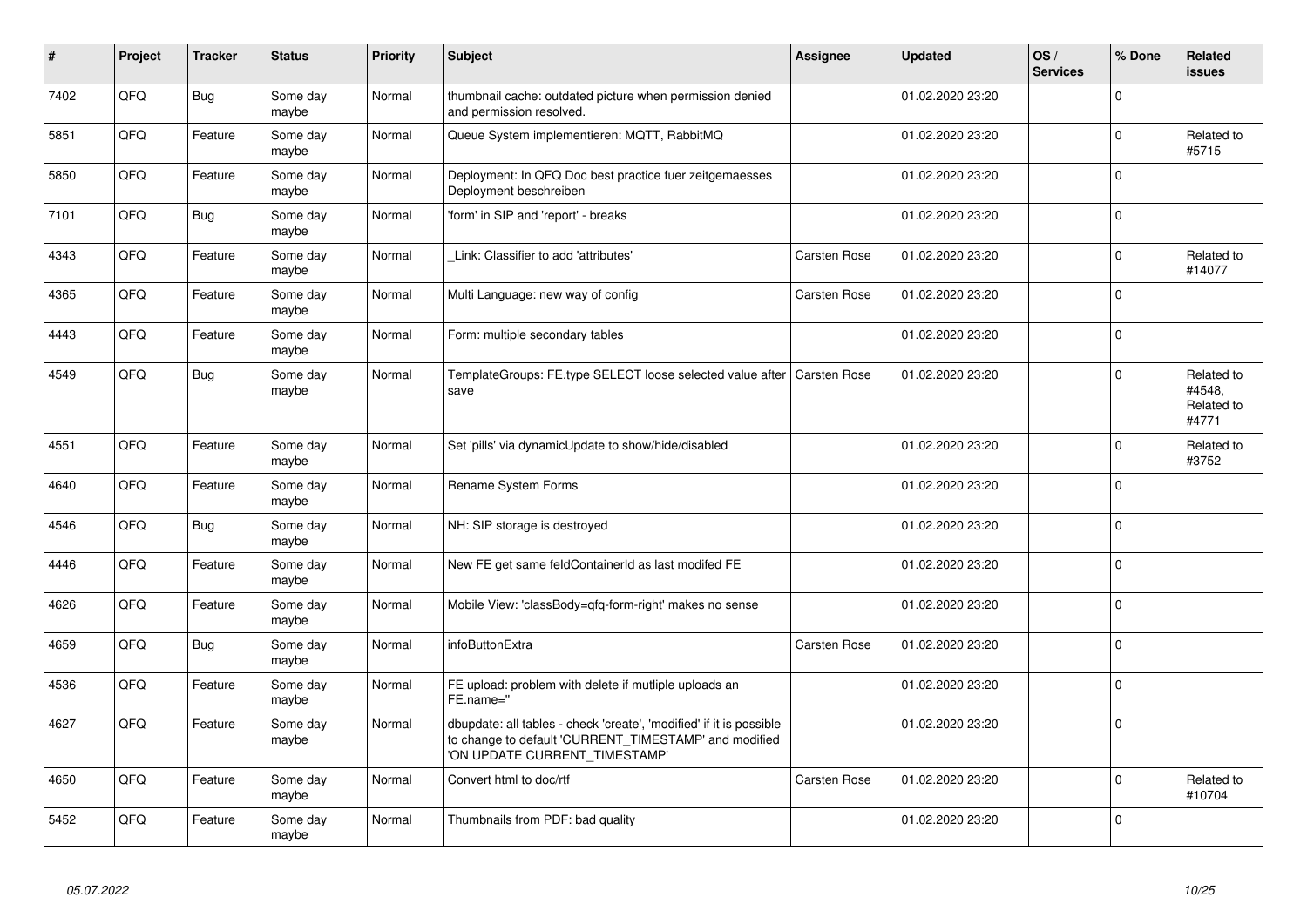| ∦    | Project | <b>Tracker</b> | <b>Status</b>     | <b>Priority</b> | <b>Subject</b>                                                                                                             | Assignee            | <b>Updated</b>   | OS/<br><b>Services</b> | % Done      | Related<br>issues                              |
|------|---------|----------------|-------------------|-----------------|----------------------------------------------------------------------------------------------------------------------------|---------------------|------------------|------------------------|-------------|------------------------------------------------|
| 4771 | QFQ     | <b>Bug</b>     | Some day<br>maybe | Normal          | qfq: select-down-values empty after save (edit-form for<br>program administrators)                                         | Carsten Rose        | 01.02.2020 23:20 |                        | 0           | Related to<br>#4549, Has<br>duplicate<br>#4282 |
| 5480 | QFQ     | Feature        | Some day<br>maybe | Normal          | QFQ: Dokumentation mit Screenshots versehen                                                                                | Carsten Rose        | 01.02.2020 23:20 |                        | $\Omega$    | Related to<br>#9879                            |
| 5892 | QFQ     | Feature        | Some day<br>maybe | Normal          | QFQ should use T3 API to manipulate FE GROUP<br>membership                                                                 |                     | 01.02.2020 23:20 |                        | $\Omega$    |                                                |
| 4719 | QFQ     | Feature        | Some day<br>maybe | Normal          | Custom Message in Client in case of 'Browser tab close,<br>modification will be lost'                                      |                     | 01.02.2020 23:20 |                        | $\Omega$    |                                                |
| 3504 | QFQ     | Feature        | New               | Normal          | Logging: welche Action FEs werden wann wie ausgefuehrt                                                                     | Carsten Rose        | 01.02.2020 23:21 |                        | $\Omega$    | Related to<br>#5458,<br>Related to<br>#4092    |
| 3547 | QFQ     | <b>Bug</b>     | <b>New</b>        | Normal          | FE of type 'note' causes writing of empty fields.                                                                          | Carsten Rose        | 01.02.2020 23:21 |                        | $\Omega$    |                                                |
| 4250 | QFQ     | Feature        | New               | Normal          | AutoCron in QFQ via PHP                                                                                                    | Carsten Rose        | 01.02.2020 23:21 |                        | 0           | Related to<br>#3292,<br>Related to<br>#3291    |
| 5131 | QFQ     | Feature        | <b>New</b>        | Normal          | Activate Spin Gear ('wait/busy' indicator) via LINK attribute                                                              | Carsten Rose        | 01.02.2020 23:21 |                        | $\Omega$    |                                                |
| 5576 | QFQ     | <b>Bug</b>     | New               | Normal          | Using MySQL 'DROP' requires privilege - wich is not really<br>necessary.                                                   | <b>Carsten Rose</b> | 01.02.2020 23:21 |                        | $\Omega$    |                                                |
| 6483 | QFQ     | Bug            | New               | Normal          | R Store funktioniert nicht bei 'Report Notation' im FE                                                                     | Carsten Rose        | 01.02.2020 23:21 |                        | 0           |                                                |
| 6437 | QFQ     | Feature        | New               | Normal          | Neuer Mode Button bei FormElementen                                                                                        | Carsten Rose        | 01.02.2020 23:21 |                        | $\Omega$    | Related to<br>#9668,<br>Blocked by<br>#9678    |
| 6289 | QFQ     | Feature        | <b>New</b>        | Normal          | Form: Log                                                                                                                  | <b>Carsten Rose</b> | 01.02.2020 23:21 |                        | $\mathbf 0$ |                                                |
| 6462 | QFQ     | <b>Bug</b>     | <b>New</b>        | Normal          | File Upload: Nutzlose Fehlermeldung wenn Datei zu gross                                                                    | Carsten Rose        | 01.02.2020 23:21 |                        | $\Omega$    | Related to<br>#6139                            |
| 6292 | QFQ     | Feature        | New               | Normal          | Download: File speichern mit Hash aber original Filename in<br>der Datenbank vermerken fuer Downloads                      | Carsten Rose        | 01.02.2020 23:21 |                        | 0           |                                                |
| 6765 | QFQ     | Feature        | New               | Normal          | Moeglichkeit via QFQ eigene Logs zu schreiben                                                                              | Carsten Rose        | 01.02.2020 23:21 |                        | $\Omega$    |                                                |
| 6609 | QFQ     | Feature        | New               | Normal          | Formlet: JSON API erweitern                                                                                                | Carsten Rose        | 01.02.2020 23:21 |                        | 50          |                                                |
| 6594 | QFQ     | Feature        | New               | Normal          | Excel: on download, check if there is a valid sip                                                                          | Carsten Rose        | 01.02.2020 23:21 |                        | 0           |                                                |
| 6677 | QFQ     | <b>Bug</b>     | New               | Normal          | Error message FE Action Element: no/wrong FE reference<br>who cause the problem.                                           | Carsten Rose        | 01.02.2020 23:21 |                        | $\Omega$    |                                                |
| 6855 | QFQ     | Feature        | New               | Normal          | With {{feUser:U}}!={{feUser:T}}: Save / Delete: only possible<br>with {{feUserSave:U}}='yes' and '{{feUserDelete:U}}='yes' | Carsten Rose        | 01.02.2020 23:21 |                        | $\Omega$    |                                                |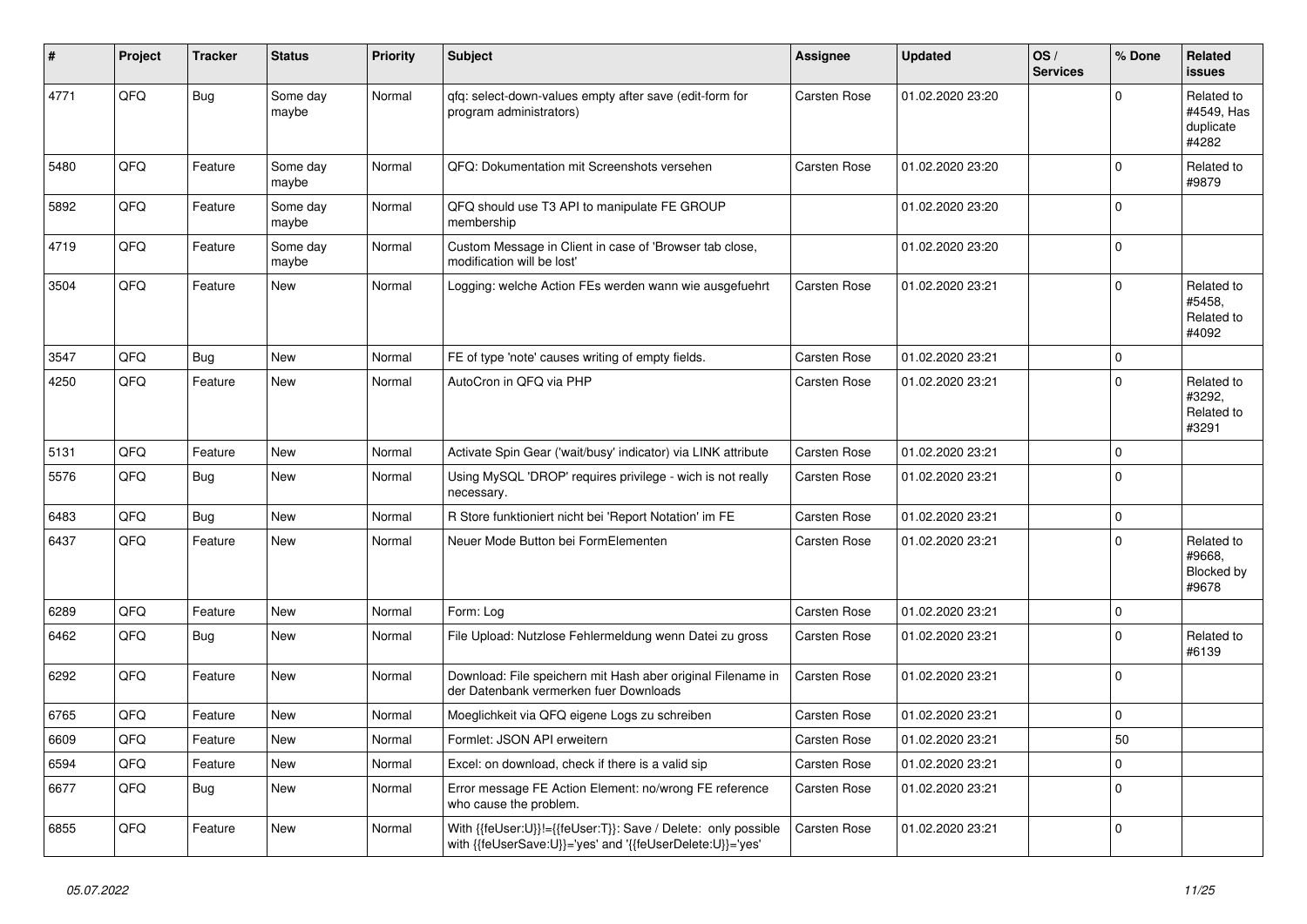| ∦    | Project | <b>Tracker</b> | <b>Status</b>     | <b>Priority</b> | Subject                                                                                                          | Assignee            | <b>Updated</b>   | OS/<br><b>Services</b> | % Done      | Related<br>issues         |
|------|---------|----------------|-------------------|-----------------|------------------------------------------------------------------------------------------------------------------|---------------------|------------------|------------------------|-------------|---------------------------|
| 7119 | QFQ     | Feature        | New               | Normal          | Upload: scaleDownWidth, scaleDownHeight                                                                          | Carsten Rose        | 01.02.2020 23:21 |                        | 0           |                           |
| 6970 | QFQ     | Feature        | Some day<br>maybe | Normal          | tablesorter: default fuer 'sortReset' aendern von 'Ctrl' zu 'Alt'                                                | Benjamin Baer       | 01.02.2020 23:21 |                        | $\mathbf 0$ |                           |
| 7014 | QFQ     | <b>Bug</b>     | New               | Normal          | Sending invalid emails succeeds when<br>debug.redirectAllMailTo is set                                           | Carsten Rose        | 01.02.2020 23:21 |                        | $\mathbf 0$ |                           |
| 7099 | QFQ     | Feature        | New               | Normal          | Redesign FormEditor                                                                                              | Carsten Rose        | 01.02.2020 23:21 |                        | $\mathbf 0$ |                           |
| 6972 | QFQ     | Feature        | Some day<br>maybe | Normal          | Fabric Clipboard / cross browser tab                                                                             | Benjamin Baer       | 01.02.2020 23:21 |                        | $\mathbf 0$ |                           |
| 6912 | QFQ     | Bug            | New               | Normal          | error Message Var 'deadline' already set in SIP - in Form<br>with FE.value={{deadline:R:::{{deadlinePeriod:Y}}}} | Carsten Rose        | 01.02.2020 23:21 |                        | $\mathbf 0$ |                           |
| 7102 | QFQ     | Feature        | New               | Normal          | Comment sign in report: '#' and '--'                                                                             | Carsten Rose        | 01.02.2020 23:21 |                        | $\mathbf 0$ |                           |
| 7175 | QFQ     | Feature        | <b>New</b>        | Normal          | Upload: md5 hash as filename                                                                                     | Carsten Rose        | 01.02.2020 23:21 |                        | $\mathbf 0$ |                           |
| 7219 | QFQ     | Bug            | New               | Normal          | typeSheadSql / typeAheadSqlPrefetch: change to curly<br>braces                                                   | Carsten Rose        | 01.02.2020 23:21 |                        | $\Omega$    |                           |
| 7239 | QFQ     | Feature        | New               | Normal          | TinyMCE: html tag whitelist                                                                                      | Carsten Rose        | 01.02.2020 23:21 |                        | $\mathbf 0$ | Related to<br>#14320      |
| 7261 | QFQ     | Bug            | <b>New</b>        | Normal          | Report pathFilename for user without path, only the filename                                                     | Carsten Rose        | 01.02.2020 23:21 |                        | $\mathbf 0$ |                           |
| 7280 | QFQ     | Feature        | New               | Normal          | recently used table                                                                                              | Carsten Rose        | 01.02.2020 23:21 |                        | $\mathbf 0$ |                           |
| 7481 | QFQ     | Feature        | New               | Normal          | Detect 'BaseUrl' automatically                                                                                   | Carsten Rose        | 01.02.2020 23:21 |                        | $\mathbf 0$ |                           |
| 7342 | QFQ     | Feature        | <b>New</b>        | Normal          | add content = hide_this                                                                                          | Carsten Rose        | 01.02.2020 23:21 |                        | 0           |                           |
| 7521 | QFQ     | Feature        | New               | Normal          | TemplateGroup: fe.type=upload                                                                                    | Carsten Rose        | 01.02.2020 23:21 |                        | $\Omega$    | Related to<br>#9706       |
| 7574 | QFQ     | <b>Bug</b>     | New               | Normal          | Substitute error: form element not reported / dont parse<br>Form.note                                            | Carsten Rose        | 01.02.2020 23:21 |                        | $\Omega$    |                           |
| 7683 | QFQ     | Feature        | New               | Normal          | Special column names in '{{ SELECT  AS _link }}' should be<br>detected                                           | <b>Carsten Rose</b> | 01.02.2020 23:21 |                        | $\Omega$    |                           |
| 7681 | QFQ     | Feature        | New               | Normal          | Optional switch off 'check for modified record'                                                                  | Carsten Rose        | 01.02.2020 23:21 |                        | 0           |                           |
| 9602 | QFQ     | Feature        | New               | Normal          | Form definition as JSON                                                                                          | Carsten Rose        | 01.02.2020 23:21 |                        | 0           | Related to<br>#9600       |
| 4082 | QFQ     | Feature        | New               | Normal          | Dynamic Update: modeSql - useful default                                                                         | Carsten Rose        | 01.02.2020 23:22 |                        | $\mathbf 0$ |                           |
| 7512 | QFQ     | Bug            | New               | Normal          | FE: inputType=number >> 'pattern' is not respected                                                               | Carsten Rose        | 01.02.2020 23:22 |                        | 0           |                           |
| 6250 | QFQ     | Feature        | In Progress       | Normal          | Enhance layout: a) Subrecord, b) Subrecord-Title                                                                 | Carsten Rose        | 01.02.2020 23:22 |                        | 0           | Related to<br>#5391       |
| 7109 | QFQ     | Feature        | New               | Normal          | Dynamic Updates: row/element hide                                                                                | Carsten Rose        | 01.02.2020 23:22 |                        | 0           | Has<br>duplicate<br>#4081 |
| 7002 | QFQ     | Bug            | New               | Normal          | Dynamic Update: row does not disappear / appear                                                                  | Carsten Rose        | 01.02.2020 23:22 |                        | 0           |                           |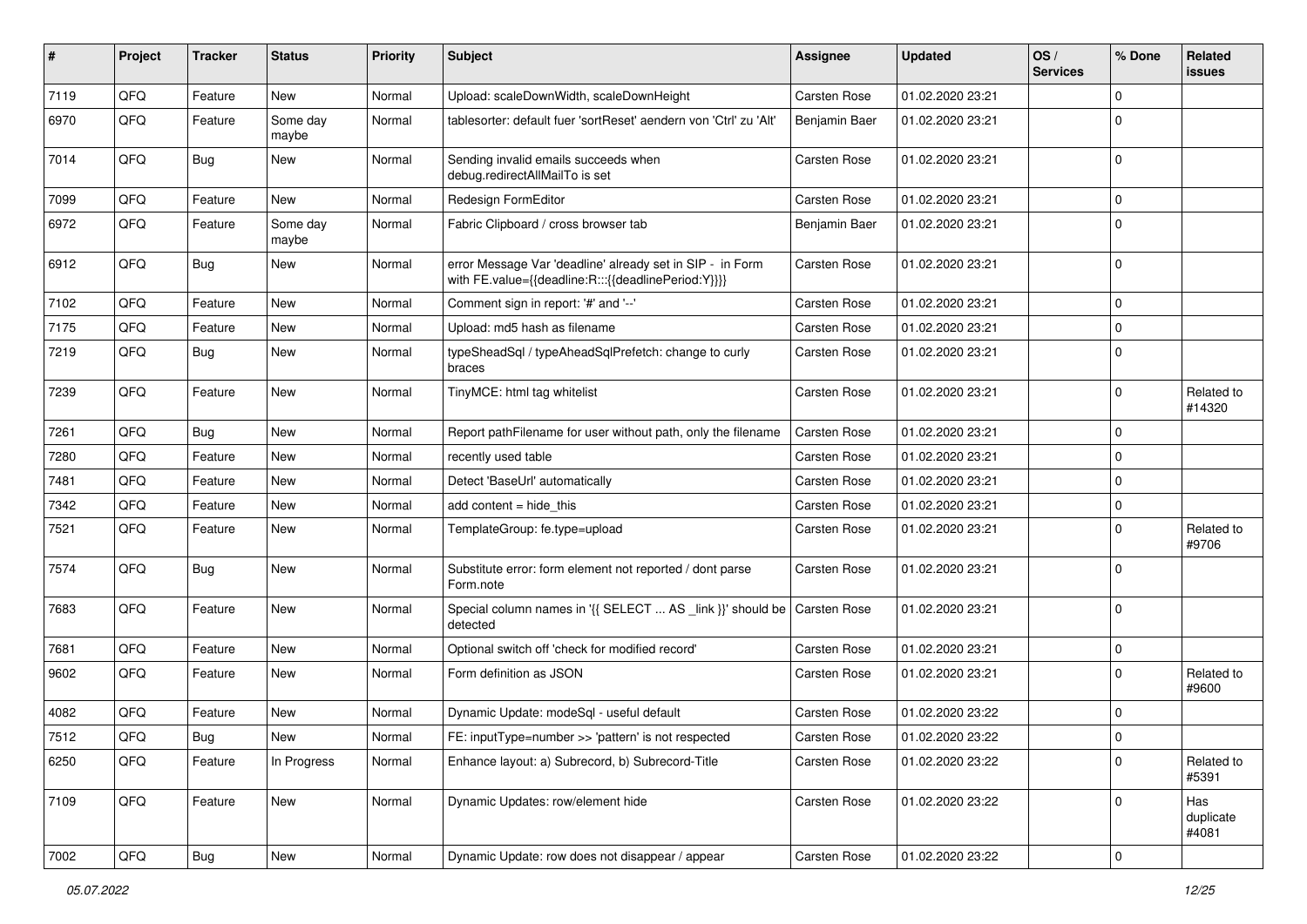| #    | Project | <b>Tracker</b> | <b>Status</b>     | <b>Priority</b> | <b>Subject</b>                                                                                         | <b>Assignee</b>     | <b>Updated</b>   | OS/<br><b>Services</b> | % Done      | Related<br>issues    |
|------|---------|----------------|-------------------|-----------------|--------------------------------------------------------------------------------------------------------|---------------------|------------------|------------------------|-------------|----------------------|
| 7519 | QFQ     | Feature        | New               | Normal          | Select: Multi                                                                                          | Carsten Rose        | 01.02.2020 23:22 |                        | 0           |                      |
| 7730 | QFQ     | Feature        | Priorize          | Normal          | SELECT Box: title in between                                                                           | Benjamin Baer       | 01.02.2020 23:22 |                        | $\mathbf 0$ |                      |
| 7795 | QFQ     | Bug            | New               | Normal          | Readonly Form: Typeahead-Felder                                                                        | Carsten Rose        | 01.02.2020 23:22 |                        | $\mathbf 0$ | Related to<br>#10640 |
| 7513 | QFQ     | <b>Bug</b>     | <b>New</b>        | Normal          | Radios not correct aligned                                                                             | Carsten Rose        | 01.02.2020 23:22 |                        | $\mathbf 0$ |                      |
| 7520 | QFQ     | Feature        | New               | Normal          | QR Code:  AS _qr ( AS _link)                                                                           | Carsten Rose        | 01.02.2020 23:22 |                        | 0           |                      |
| 7524 | QFQ     | Bug            | New               | Normal          | QFQ throws a 'General Error' if 'fileadmin/protected/log/' is<br>not writeable                         | Carsten Rose        | 01.02.2020 23:22 |                        | $\mathbf 0$ |                      |
| 7685 | QFQ     | <b>Bug</b>     | New               | Normal          | Open FormElement from QFQ error message and save<br>modified record: error about missing {{formId:F}}  | <b>Carsten Rose</b> | 01.02.2020 23:22 |                        | $\mathbf 0$ |                      |
| 7812 | QFQ     | Feature        | New               | Normal          | FE 'Subrecord' - new option 'subrecordShowFilter',<br>'subrecordPaging'                                | Carsten Rose        | 01.02.2020 23:22 |                        | 0           |                      |
| 7547 | QFQ     | <b>Bug</b>     | New               | Normal          | Error Message in afterSave: wrong parameter column<br>reported                                         | <b>Carsten Rose</b> | 01.02.2020 23:22 |                        | $\mathbf 0$ |                      |
| 8806 | QFQ     | Feature        | <b>New</b>        | Normal          | SQL Function nl2br                                                                                     | Carsten Rose        | 01.02.2020 23:22 |                        | $\mathbf 0$ |                      |
| 7924 | QFQ     | Feature        | New               | Normal          | Radio/Checkbox with Tooltip                                                                            | Carsten Rose        | 01.02.2020 23:22 |                        | 0           |                      |
| 8336 | QFQ     | Feature        | New               | Normal          | Form > modified > Close New: a) Optional disable popup, b)<br>custom text, c) mode on save: close stay | Carsten Rose        | 01.02.2020 23:22 |                        | 0           | Related to<br>#8335  |
| 8049 | QFQ     | Bug            | New               | Normal          | FE.type=note, column 'value': text moves some pixel to top<br>after save                               | Carsten Rose        | 01.02.2020 23:22 |                        | 0           |                      |
| 8719 | QFQ     | Feature        | New               | Normal          | extraButtonLock: add support for 0/1                                                                   | <b>Carsten Rose</b> | 01.02.2020 23:22 |                        | 0           |                      |
| 8089 | QFQ     | Feature        | New               | Normal          | Copy/Paste for FormElements                                                                            | Carsten Rose        | 01.02.2020 23:22 |                        | 0           |                      |
| 9130 | QFQ     | Feature        | Some day<br>maybe | Normal          | tablesorter: Automatic Row numbering / Zeilenummer                                                     | Benjamin Baer       | 01.02.2020 23:22 |                        | 0           |                      |
| 9129 | QFQ     | Feature        | New               | Normal          | sqlValidate: Message as notification, not as error                                                     | <b>Carsten Rose</b> | 01.02.2020 23:22 |                        | $\mathbf 0$ | Related to<br>#9128  |
| 8975 | QFQ     | Feature        | New               | Normal          | Report Notation: 2.0                                                                                   | <b>Carsten Rose</b> | 01.02.2020 23:22 |                        | 0           | Related to<br>#8963  |
| 9128 | QFQ     | Feature        | New               | Normal          | Error Message: not replaced variables- a) replace back to '{',<br>b) underline                         | Carsten Rose        | 01.02.2020 23:22 |                        | 0           | Related to<br>#9129  |
| 9127 | QFQ     | Bug            | New               | Normal          | Error Message: change 'roll over' color - text not readable                                            | Carsten Rose        | 01.02.2020 23:22 |                        | 0           |                      |
| 9208 | QFQ     | Feature        | New               | Normal          | Manage 'recent' records                                                                                | Carsten Rose        | 01.02.2020 23:22 |                        | 0           |                      |
| 9317 | QFQ     | <b>Bug</b>     | New               | Normal          | FE.type=note: with dynamic show/hidden an empty label<br>causes trouble                                | Carsten Rose        | 01.02.2020 23:22 |                        | 0           |                      |
| 9136 | QFQ     | Feature        | New               | Normal          | Create ZIP files with dynamic PDFs                                                                     | Carsten Rose        | 01.02.2020 23:22 |                        | 0           |                      |
| 9177 | QFQ     | <b>Bug</b>     | New               | Normal          | Bug? QFQ tries to save an action FE, which has real existing   Carsten Rose<br>column name             |                     | 01.02.2020 23:22 |                        | 0           |                      |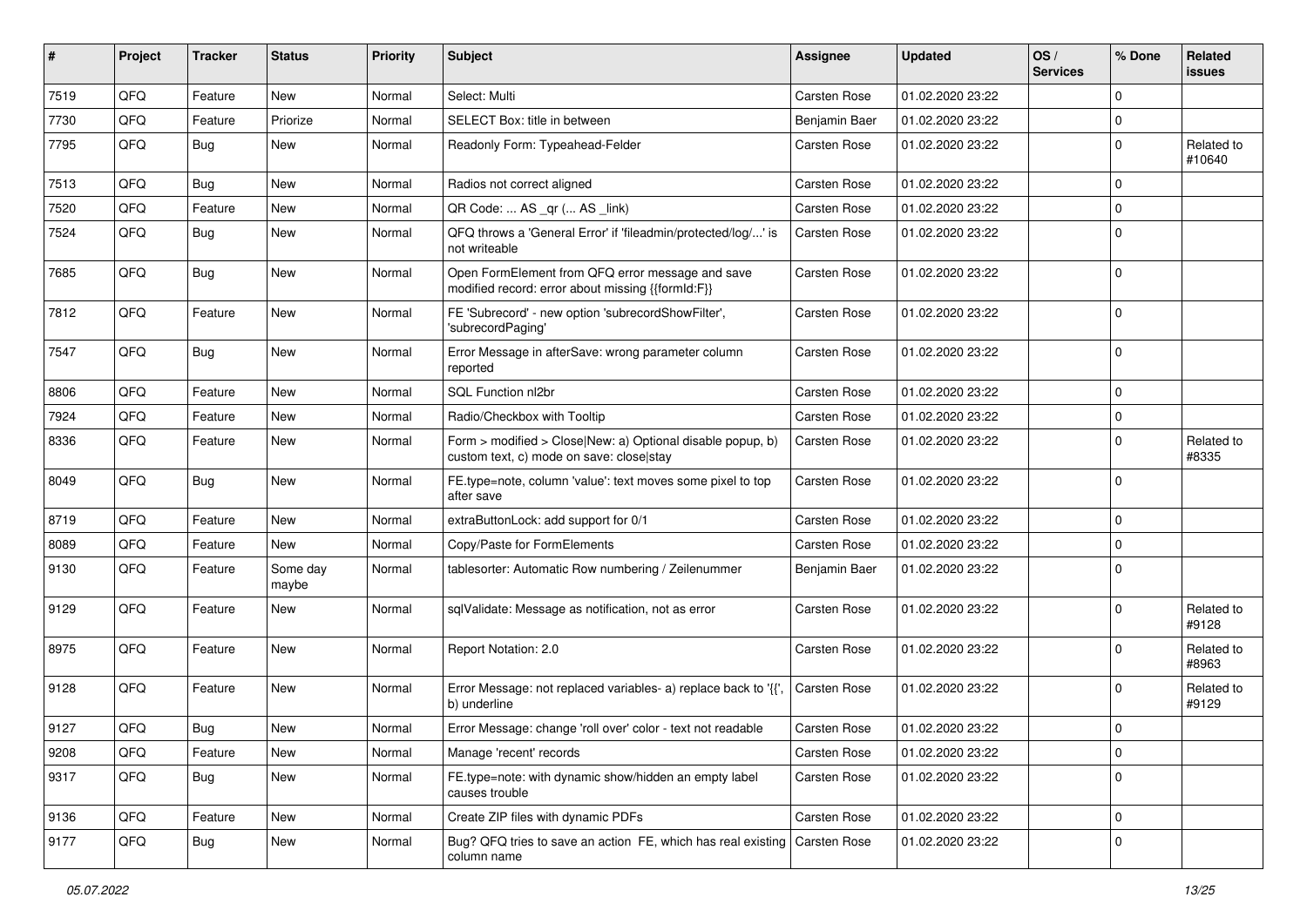| #     | Project | <b>Tracker</b> | <b>Status</b> | <b>Priority</b> | Subject                                                                                            | Assignee            | <b>Updated</b>   | OS/<br><b>Services</b> | % Done      | Related<br>issues                                                    |
|-------|---------|----------------|---------------|-----------------|----------------------------------------------------------------------------------------------------|---------------------|------------------|------------------------|-------------|----------------------------------------------------------------------|
| 9275  | QFQ     | <b>Bug</b>     | New           | Normal          | autcron: t3 page, which takes to long to respond, is not<br>reported properly                      | <b>Carsten Rose</b> | 01.02.2020 23:22 |                        | 100         |                                                                      |
| 9537  | QFQ     | Feature        | New           | Normal          | FormEditor: Edit fieldset in FrontEnd                                                              | Carsten Rose        | 01.02.2020 23:22 |                        | 0           |                                                                      |
| 9533  | QFQ     | Bug            | New           | Normal          | FE.type=upload: Check in 'beforeSave' if upload is given                                           | Carsten Rose        | 01.02.2020 23:22 |                        | $\mathbf 0$ | Related to<br>#11523                                                 |
| 9352  | QFQ     | Feature        | New           | Normal          | FE 'Native' fire slaveld, sqlAfter, sqlIns                                                         | Carsten Rose        | 01.02.2020 23:22 |                        | $\Omega$    |                                                                      |
| 9707  | QFQ     | Feature        | New           | Normal          | SIP security: encode pageld and check pageld on decode                                             | Carsten Rose        | 01.02.2020 23:22 |                        | $\Omega$    |                                                                      |
| 9811  | QFQ     | Feature        | New           | Normal          | Report: tag every n'th row                                                                         | Carsten Rose        | 01.02.2020 23:22 |                        | $\mathbf 0$ |                                                                      |
| 9706  | QFQ     | Feature        | New           | Normal          | Multi File Upload (hidden template group)                                                          | Carsten Rose        | 01.02.2020 23:22 |                        | $\Omega$    | Related to<br>#7521,<br>Related to<br>#5562,<br>Related to<br>#13330 |
| 9783  | QFQ     | <b>Bug</b>     | New           | Normal          | Email with special characters                                                                      | <b>Carsten Rose</b> | 01.02.2020 23:22 |                        | $\mathbf 0$ |                                                                      |
| 9691  | QFQ     | <b>Bug</b>     | In Progress   | Normal          | Checkbox: dynamic update > readonly                                                                | Carsten Rose        | 01.02.2020 23:22 |                        | 50          | Related to<br>#9834                                                  |
| 9781  | QFQ     | Feature        | New           | Normal          | Button: CSS class to make buttons smaller                                                          | Carsten Rose        | 01.02.2020 23:22 |                        | $\Omega$    |                                                                      |
| 10015 | QFQ     | Feature        | Priorize      | Normal          | Monospace in Textarea                                                                              | Carsten Rose        | 03.02.2020 13:40 |                        | $\Omega$    |                                                                      |
| 10003 | QFQ     | Feature        | Priorize      | Normal          | fieldset: stronger visualize group                                                                 | Benjamin Baer       | 12.02.2020 08:13 |                        | $\Omega$    |                                                                      |
| 10115 | QFQ     | Feature        | New           | Normal          | TypeAhead: static list                                                                             | <b>Carsten Rose</b> | 26.02.2020 16:42 |                        | 100         |                                                                      |
| 10324 | QFQ     | Bug            | New           | Normal          | Excel Export mit Template funktioniert nur, wenn Template<br>vor uid kommt                         |                     | 30.03.2020 11:20 |                        | $\Omega$    | Related to<br>#10257                                                 |
| 4050  | QFQ     | Feature        | New           | Normal          | sql.log: 1) FormElement ID which causes a specific action,<br>2) Result in the same row.           | <b>Carsten Rose</b> | 15.04.2020 11:35 |                        | $\Omega$    | Related to<br>#5458                                                  |
| 10082 | QFQ     | <b>Bug</b>     | New           | Normal          | FE.type=SELECT - 'sanatize' Class                                                                  | Carsten Rose        | 07.05.2020 09:36 |                        | $\Omega$    | Related to<br>#10081                                                 |
| 10119 | QFQ     | Feature        | New           | Normal          | Dropdown (selectlist) & TypeAhead: format and catagorize list                                      | <b>Carsten Rose</b> | 07.05.2020 09:36 |                        | $\mathbf 0$ |                                                                      |
| 10124 | QFQ     | Feature        | Feedback      | Normal          | qfq AAI-Login                                                                                      | Karin Niffeler      | 07.05.2020 09:36 |                        | $\mathbf 0$ |                                                                      |
| 10322 | QFQ     | Bug            | New           | Normal          | FormElement / Radio: missing column 'enum' >> FE not<br>reported                                   | Carsten Rose        | 07.05.2020 09:37 |                        | $\Omega$    |                                                                      |
| 10384 | QFQ     | Feature        | New           | Normal          | Parameter Exchange QFQ Instances                                                                   |                     | 07.05.2020 09:38 |                        | 0           |                                                                      |
| 10443 | QFQ     | Feature        | In Progress   | Normal          | Konzept_api / _live                                                                                | Carsten Rose        | 07.05.2020 09:39 |                        | $\mathbf 0$ |                                                                      |
| 5559  | QFQ     | <b>Bug</b>     | New           | Normal          | FE.type = Upload: 'accept' might contain variables                                                 | Carsten Rose        | 11.05.2020 21:23 |                        | $\mathbf 0$ |                                                                      |
| 10593 | QFG     | Feature        | New           | Normal          | label2: text behind input element                                                                  | Carsten Rose        | 16.05.2020 10:57 |                        | $\mathbf 0$ |                                                                      |
| 5345  | QFQ     | Feature        | New           | Normal          | Report: UPDATE / INSERT / DELETE statements should<br>trigger subqueries, depending on the result. | Carsten Rose        | 27.05.2020 16:11 |                        | l 0         |                                                                      |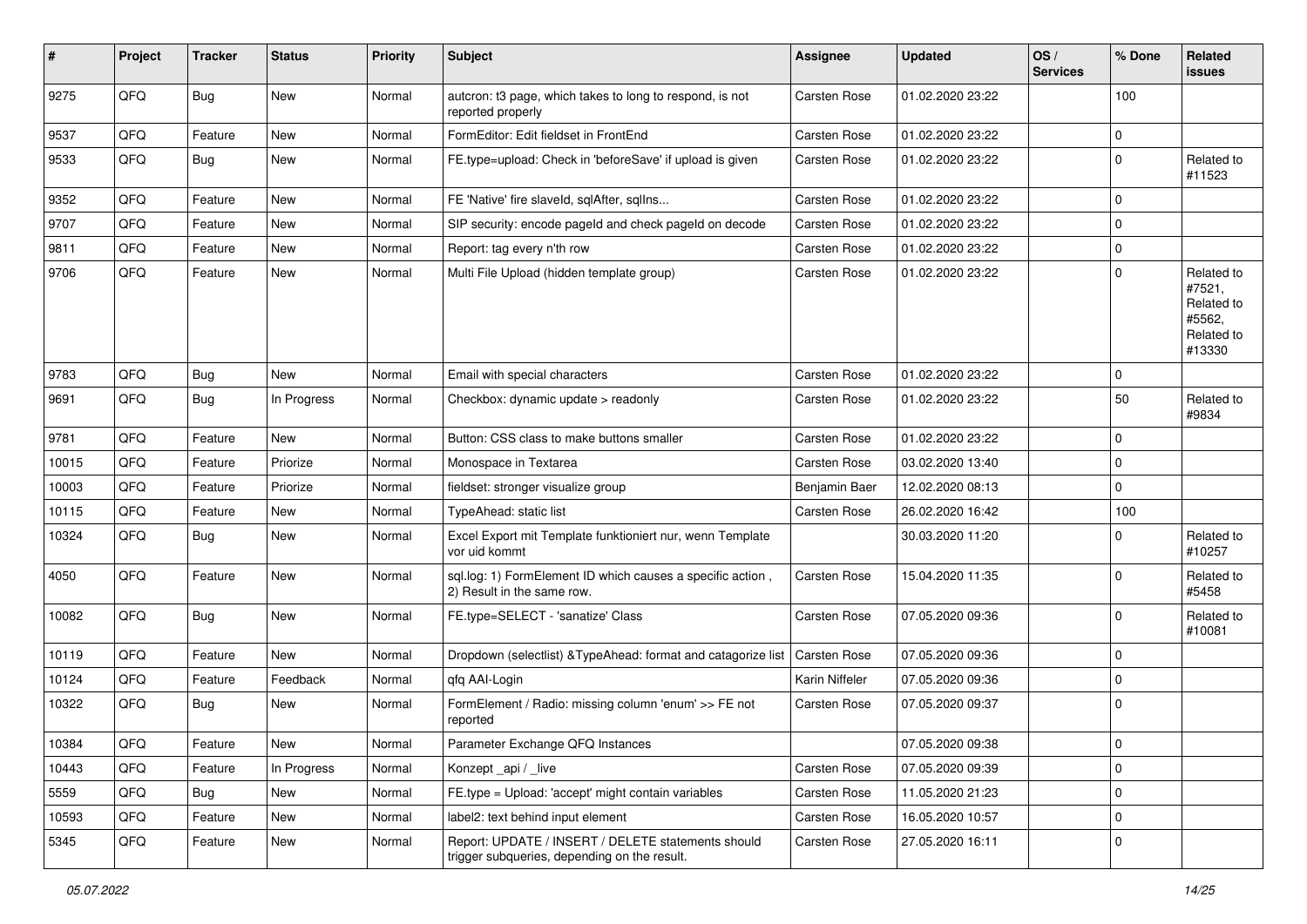| #     | Project | <b>Tracker</b> | <b>Status</b>     | <b>Priority</b> | Subject                                                                             | Assignee            | <b>Updated</b>   | OS/<br><b>Services</b> | % Done              | Related<br>issues                                                    |
|-------|---------|----------------|-------------------|-----------------|-------------------------------------------------------------------------------------|---------------------|------------------|------------------------|---------------------|----------------------------------------------------------------------|
| 10658 | QFQ     | <b>Bug</b>     | New               | Normal          | processReadOnly broken                                                              | Carsten Rose        | 27.05.2020 17:55 |                        | $\mathbf 0$         |                                                                      |
| 10005 | QFQ     | Feature        | Priorize          | Normal          | Report / special column name:  AS _calendar                                         | Carsten Rose        | 03.06.2020 17:28 |                        | $\mathbf 0$         |                                                                      |
| 10738 | QFQ     | Feature        | Some day<br>maybe | Normal          | CORS headers for external API requests                                              |                     | 10.06.2020 14:00 |                        | $\mathbf 0$         |                                                                      |
| 3432  | QFQ     | Feature        | New               | Normal          | subrecord: dynamicUpdate                                                            | Carsten Rose        | 11.06.2020 21:10 |                        | $\mathbf 0$         | Related to<br>#5691                                                  |
| 10763 | QFQ     | Feature        | New               | Normal          | form accessed and submitted despite logout?                                         |                     | 16.06.2020 11:43 |                        | 0                   |                                                                      |
| 10819 | QFQ     | Feature        | New               | Normal          | Persistent SIP - second try                                                         | Carsten Rose        | 29.06.2020 23:02 |                        | $\mathbf 0$         | Related to<br>#6261                                                  |
| 10874 | QFQ     | Feature        | New               | Normal          | Erstellen eines Foreign Keys in der Tabelle "FormElement"                           |                     | 13.07.2020 10:11 |                        | $\mathbf 0$         |                                                                      |
| 10890 | QFQ     | Bug            | New               | Normal          | AutoCron hangs                                                                      |                     | 20.07.2020 13:56 |                        | $\mathbf 0$         |                                                                      |
| 10976 | QFQ     | Feature        | New               | Normal          | Excel Export Verbesserungen                                                         | <b>Carsten Rose</b> | 06.08.2020 10:56 |                        | 0                   |                                                                      |
| 10996 | QFQ     | Feature        | New               | Normal          | Download video via sip: no seek                                                     | Carsten Rose        | 12.08.2020 14:18 |                        | $\mathbf 0$         |                                                                      |
| 11080 | QFQ     | Feature        | New               | Normal          | Send MQTT messages                                                                  | Carsten Rose        | 29.08.2020 19:49 |                        | $\mathbf 0$         |                                                                      |
| 11076 | QFQ     | Feature        | In Progress       | Normal          | SELECT  AS _websocket                                                               | Carsten Rose        | 30.08.2020 17:49 |                        | 0                   |                                                                      |
| 11195 | QFQ     | <b>Bug</b>     | New               | Low             | Dynamic Update: Note not updated if new text is empty<br>(v20.4)                    |                     | 25.09.2020 11:14 |                        | $\mathbf 0$         |                                                                      |
| 11239 | QFQ     | <b>Bug</b>     | New               | Normal          | Radiobutton (plain): horizontales Rendern abhängig vom<br>Datentyp in der Datenbank | Carsten Rose        | 30.09.2020 18:37 |                        | $\Omega$            |                                                                      |
| 11504 | QFQ     | Feature        | New               | Normal          | Dynamic Update: Button text update for 'Save',' Close' &<br>'Delete'                | <b>Carsten Rose</b> | 12.11.2020 23:44 |                        | $\mathbf 0$         |                                                                      |
| 10704 | QFQ     | <b>Bug</b>     | New               | Normal          | wkhtml problem rendering fullCalendar.js / fabric.js >><br>successor: puppeteer     | Carsten Rose        | 12.11.2020 23:45 |                        | $\mathbf 0$         | Related to<br>#5024,<br>Related to<br>#4650,<br>Related to<br>#10715 |
| 10588 | QFQ     | Bug            | <b>New</b>        | Normal          | typeahed Tag: Doku anpassen                                                         | <b>Carsten Rose</b> | 12.11.2020 23:45 |                        | $\mathbf 0$         |                                                                      |
| 10937 | QFQ     | <b>Bug</b>     | New               | Normal          | Fehler mit abhängigen Select- Feldern beim Positionieren                            | Carsten Rose        | 12.11.2020 23:45 |                        | $\mathbf 0$         |                                                                      |
| 10759 | QFQ     | <b>Bug</b>     | New               | Normal          | emptyMeansNull - Feld falsch aktualisiert                                           |                     | 12.11.2020 23:45 |                        | 0                   |                                                                      |
| 11522 | QFQ     | <b>Bug</b>     | New               | Normal          | Aus/Einblenden von Reitern                                                          |                     | 13.11.2020 14:58 |                        | $\mathbf 0$         |                                                                      |
| 11523 | QFQ     | Feature        | New               | Normal          | Mit dynamic Update erkennen, ob Upload gemacht wurde                                | Carsten Rose        | 13.11.2020 15:07 |                        | $\mathbf 0$         | Related to<br>#9533                                                  |
| 11535 | QFQ     | Feature        | New               | Normal          | Ability to create SQL columns in frontend QFQ forms                                 |                     | 17.11.2020 12:11 |                        | $\mathbf 0$         |                                                                      |
| 11534 | QFQ     | Feature        | New               | Normal          | Report: Action on selected rows - Table batchprocessing<br>feature                  |                     | 18.11.2020 08:15 |                        | 0                   |                                                                      |
| 11695 | QFQ     | Bug            | New               | Normal          | MultiForm required FE Error                                                         | Carsten Rose        | 04.12.2020 13:34 |                        | $\mathsf{O}\xspace$ |                                                                      |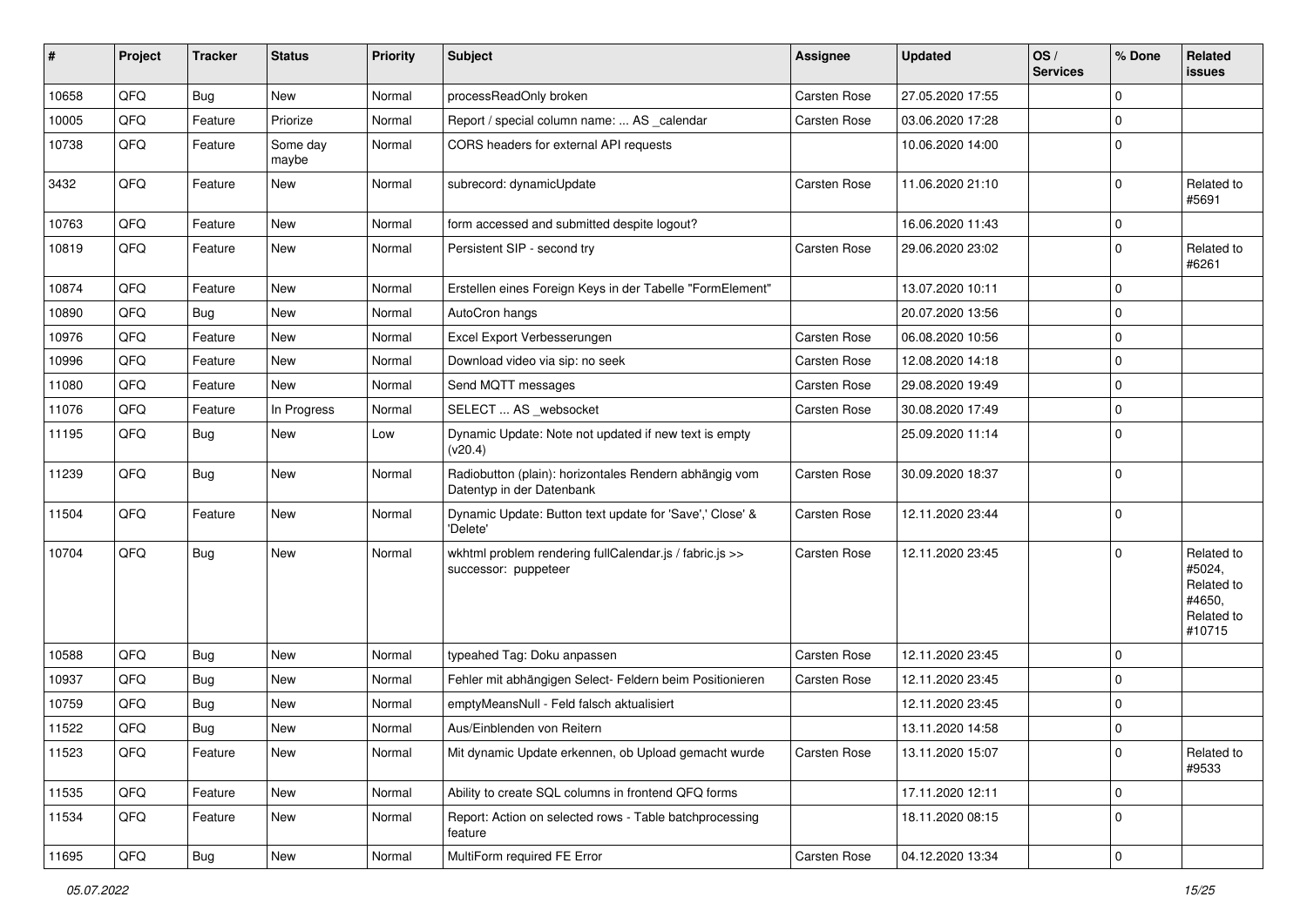| ∦     | Project | <b>Tracker</b> | <b>Status</b>     | <b>Priority</b> | <b>Subject</b>                                                                                       | <b>Assignee</b>     | <b>Updated</b>   | OS/<br><b>Services</b> | % Done   | Related<br><b>issues</b> |
|-------|---------|----------------|-------------------|-----------------|------------------------------------------------------------------------------------------------------|---------------------|------------------|------------------------|----------|--------------------------|
| 11715 | QFQ     | Bug            | New               | Normal          | acceptZeroAsRequired and requiredOffButMark do not<br>coincide                                       |                     | 08.12.2020 12:13 |                        | $\Omega$ |                          |
| 11716 | QFQ     | Feature        | New               | Normal          | Form an beliebiger Stelle im Report anzeigen                                                         |                     | 09.12.2020 09:47 |                        | $\Omega$ |                          |
| 11752 | QFQ     | <b>Bug</b>     | New               | Normal          | checkbox renders multiple input elements with same name                                              | Carsten Rose        | 17.12.2020 14:58 |                        | $\Omega$ | Related to<br>#11750     |
| 11775 | QFQ     | Feature        | <b>New</b>        | Normal          | Subrecord Tooltip pro Feld                                                                           | <b>Carsten Rose</b> | 18.12.2020 15:22 |                        | $\Omega$ | Related to<br>#11955     |
| 5695  | QFQ     | Feature        | In Progress       | Normal          | Multiform                                                                                            | Carsten Rose        | 02.01.2021 18:38 |                        | $\Omega$ |                          |
| 9126  | QFQ     | <b>Bug</b>     | Some day<br>maybe | Normal          | hidden Form elements are present in page source                                                      |                     | 02.01.2021 18:41 |                        | $\Omega$ |                          |
| 9281  | QFQ     | <b>Bug</b>     | Some day<br>maybe | Normal          | Allow STRICT_TRANS_TABLES                                                                            | Carsten Rose        | 02.01.2021 18:43 |                        | $\Omega$ |                          |
| 3880  | QFQ     | Feature        | Some day<br>maybe | Normal          | Form 'Form': anlegen einer Tabelle                                                                   |                     | 14.01.2021 10:12 |                        | $\Omega$ |                          |
| 7229  | QFQ     | Feature        | Some day<br>maybe | Normal          | New FormElement.type: Button                                                                         |                     | 01.02.2021 12:32 |                        | $\Omega$ |                          |
| 9958  | QFQ     | <b>Bug</b>     | Priorize          | Normal          | Broken subrecord query: no error message                                                             | Carsten Rose        | 05.02.2021 15:15 |                        | $\Omega$ |                          |
| 12023 | QFQ     | Feature        | New               | Normal          | MySQL Stored Precdure: QDECODESPECIALCHAR()                                                          | <b>Carsten Rose</b> | 16.02.2021 11:16 |                        | $\Omega$ | Related to<br>#12022     |
| 12038 | QFQ     | Feature        | New               | Normal          | a) STORE_VAR: filenameOnlyStripUniq, b) SP:<br>QSTRIPUNIQ()                                          |                     | 17.02.2021 23:55 |                        | $\Omega$ |                          |
| 12024 | QFQ     | Feature        | New               | Normal          | Excel Export: text columns by default decode<br>htmlspeciachar()                                     | Carsten Rose        | 17.02.2021 23:55 |                        | $\Omega$ | Related to<br>#12022     |
| 12039 | QFQ     | Feature        | New               | Normal          | Missing htmlSpecialChar() in pre processing on form submit                                           |                     | 18.02.2021 00:09 |                        | $\Omega$ | Related to<br>#14320     |
| 12040 | QFQ     | <b>Bug</b>     | <b>New</b>        | Normal          | FE Mode 'hidden' für zwei FEs auf einer Zeile                                                        | Carsten Rose        | 18.02.2021 10:13 |                        | $\Omega$ |                          |
| 12045 | QFQ     | Bug            | New               | Normal          | templateGroup afterSave FE: Aufruf ohne<br>sglHonorFormElements funktioniert nicht                   | <b>Carsten Rose</b> | 18.02.2021 16:33 |                        | $\Omega$ |                          |
| 8187  | QFQ     | Feature        | <b>New</b>        | Normal          | Subrecord: enable/hide new button - make new/edit/delete<br>customizeable.                           | Carsten Rose        | 06.03.2021 18:44 |                        | $\Omega$ | Related to<br>#11326     |
| 12133 | QFQ     | <b>Bug</b>     | <b>New</b>        | Normal          | NPM, phpSpreadSheet aktualisieren                                                                    | Carsten Rose        | 15.03.2021 09:04 |                        | $\Omega$ |                          |
| 12146 | QFQ     | Feature        | New               | Normal          | Autocron Job: Anzeigen wann der naechste Job ausgefuehrt<br>wird, resp das er nicht ausgefuehrt wird | Carsten Rose        | 15.03.2021 15:23 |                        | 0 I      |                          |
| 11516 | QFQ     | Feature        | <b>New</b>        | Normal          | Multi Page Form (Previous/Next Buttons)                                                              | Carsten Rose        | 16.03.2021 17:52 |                        | $\Omega$ |                          |
| 8217  | QFQ     | Feature        | New               | Normal          | if-elseif-else construct                                                                             | Carsten Rose        | 16.03.2021 18:41 |                        | $\Omega$ | Related to<br>#10716     |
| 10714 | QFQ     | Feature        | New               | Normal          | multi Table Form                                                                                     | Carsten Rose        | 16.03.2021 18:44 |                        | $\Omega$ |                          |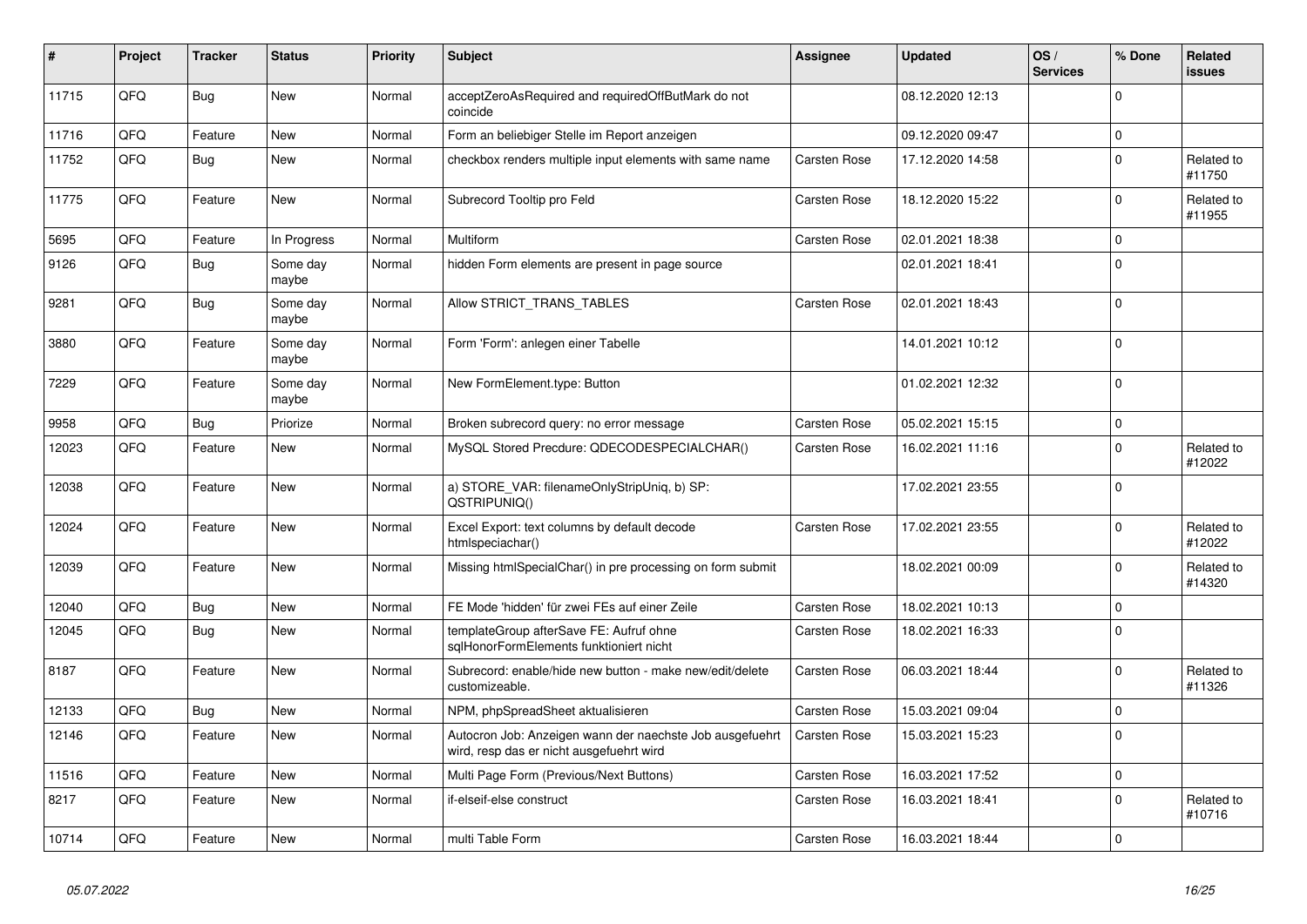| #     | Project | <b>Tracker</b> | <b>Status</b>     | <b>Priority</b> | <b>Subject</b>                                                                                             | <b>Assignee</b>                                        | <b>Updated</b>   | OS/<br><b>Services</b> | % Done      | Related<br>issues                             |                      |
|-------|---------|----------------|-------------------|-----------------|------------------------------------------------------------------------------------------------------------|--------------------------------------------------------|------------------|------------------------|-------------|-----------------------------------------------|----------------------|
| 12187 | QFQ     | Bug            | New               | Normal          | Trigger FormAsFile() via Report: probably problem with multi<br>DB setup                                   | <b>Carsten Rose</b>                                    | 20.03.2021 21:20 |                        | $\mathbf 0$ |                                               |                      |
| 11347 | QFQ     | Bug            | Feedback          | Normal          | If Bedingungen funktionieren nicht korrekt                                                                 | Christoph Fuchs                                        | 21.03.2021 20:37 |                        | 0           |                                               |                      |
| 10080 | QFQ     | Feature        | New               | Normal          | Popup on 'save' / 'close': configure dialog (answer<br>yes/no/cancle/)                                     | Carsten Rose                                           | 28.03.2021 20:52 |                        | 0           | Is duplicate<br>of #12262                     |                      |
| 12330 | QFQ     | Feature        | New               | Normal          | Copy to input field / text area / TinyMCE                                                                  | Carsten Rose                                           | 07.04.2021 09:01 |                        | $\mathbf 0$ |                                               |                      |
| 12135 | QFQ     | Feature        | New               | Normal          | Subrecord: Notiz                                                                                           |                                                        | 24.04.2021 16:58 |                        | 0           |                                               |                      |
| 7278  | QFQ     | Feature        | Some day<br>maybe | Normal          | Form: Wert vordefinieren der immer gesetzt wird                                                            |                                                        | 02.05.2021 09:27 |                        | 0           |                                               |                      |
| 12156 | QFQ     | Feature        | New               | Normal          | Form: Optional disable 'leave page'                                                                        |                                                        | 03.05.2021 20:45 |                        | $\mathbf 0$ |                                               |                      |
| 12162 | QFQ     | Feature        | New               | Normal          | FE.type=sendmail: personalized mailing (several mails) via<br>template                                     | Carsten Rose                                           | 03.05.2021 20:45 |                        | $\mathbf 0$ |                                               |                      |
| 12109 | QFQ     | Feature        | New               | Normal          | Donwload Link: Plain, SIP, Persistent Link, Peristent SIP -<br>new notation                                | Carsten Rose                                           | 03.05.2021 20:45 |                        | 0           | Related to<br>#12085                          |                      |
| 12400 | QFQ     | Feature        | New               | Normal          | Tutorial ist in QFQ Doku, Wird in der Suche gefunden, es gibt<br>aber kein Menupunkt - Inhalt ueberpruefen | <b>Carsten Rose</b>                                    | 03.05.2021 20:45 |                        | 0           |                                               |                      |
| 12477 | QFQ     | Feature        | New               | Normal          | Support for refactoring: Form, FormElement, diverse<br>Tabellen/Spalten, tt-content Records                | Carsten Rose                                           | 03.05.2021 20:45 |                        | $\mathbf 0$ |                                               |                      |
| 12413 | QFQ     | Feature        | New               | Normal          | STORE_TYPO3: enhance for {{be_users.email:T}},<br>{{fe_users.email:T}}                                     | Carsten Rose                                           | 03.05.2021 20:45 |                        | 0           | Related to<br>#12412,<br>Related to<br>#10012 |                      |
| 12480 | QFQ     | Feature        | New               | Normal          | If QFQ upgrade is running, block further request                                                           | Carsten Rose                                           | 03.05.2021 20:45 |                        | 0           |                                               |                      |
| 12474 | QFQ     | Feature        | New               | Normal          | Check BaseConfigURL if it is given and the the last char is '/'                                            | <b>Carsten Rose</b>                                    | 03.05.2021 20:45 |                        | $\mathbf 0$ |                                               |                      |
| 12269 | QFQ     | Feature        | New               | Normal          | 2FA - Login                                                                                                | Carsten Rose                                           | 03.05.2021 20:45 |                        | 0           |                                               |                      |
| 11747 | QFQ     | Feature        | New               | Normal          | Maintenance Page with Redirect                                                                             | Carsten Rose                                           | 03.05.2021 20:47 |                        | 0           | Related to<br>#11741                          |                      |
| 4194  | QFQ     | Feature        | In Progress       | Normal          | Bootstrap 4 ist jetzt offiziel                                                                             |                                                        | 03.05.2021 20:47 |                        | $\mathbf 0$ | Related to<br>#10114                          |                      |
| 11955 | QFQ     | Feature        | New               | Normal          | subrecord: new title option to set <th> attributes - e.g. to<br/>customize tablesorter options.</th>       | attributes - e.g. to<br>customize tablesorter options. | Carsten Rose     | 03.05.2021 20:47       |             | 0                                             | Related to<br>#11775 |
| 11668 | QFQ     | Bug            | New               | Normal          | Play function.sql - problem with mysql                                                                     | <b>Carsten Rose</b>                                    | 03.05.2021 20:48 |                        | 0           |                                               |                      |
| 11667 | QFQ     | <b>Bug</b>     | New               | Normal          | MySQL mariadb-server-10.3: Incorrect datetime value                                                        | Carsten Rose                                           | 03.05.2021 20:48 |                        | 0           |                                               |                      |
| 12163 | QFQ     | Feature        | New               | Normal          | Checkbox: table wrap                                                                                       | Carsten Rose                                           | 03.05.2021 20:51 |                        | 0           |                                               |                      |
| 12119 | QFQ     | Feature        | New               | Normal          | AS paged: error message missing if there ist no 'r' argument.                                              | Carsten Rose                                           | 03.05.2021 20:51 |                        | 0           |                                               |                      |
| 10345 | QFQ     | Feature        | New               | Normal          | Templates - Patterns QFQ Style                                                                             |                                                        | 03.05.2021 21:01 |                        | 0           | Related to<br>#10713                          |                      |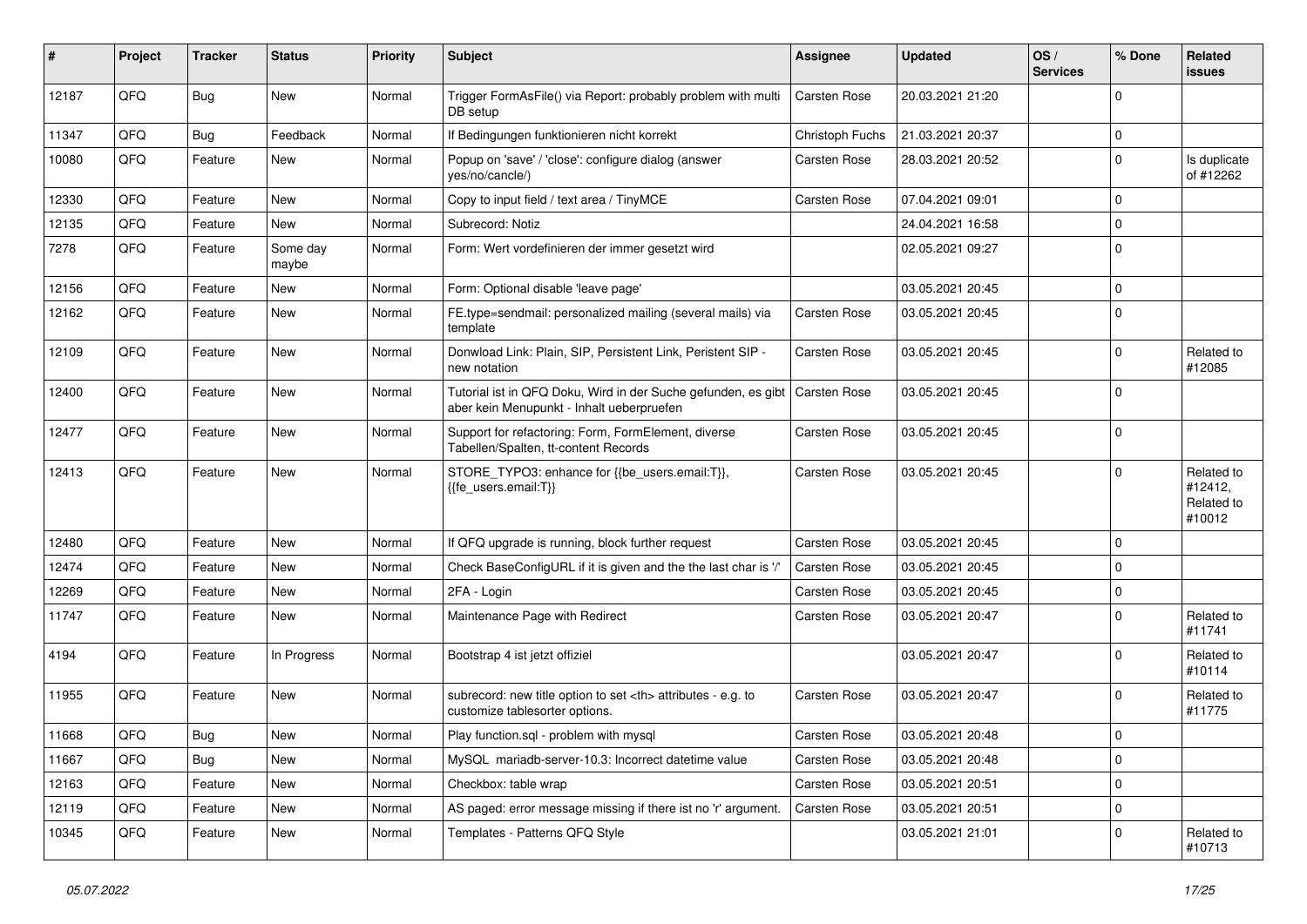| #     | Project | <b>Tracker</b> | <b>Status</b>     | <b>Priority</b> | <b>Subject</b>                                                                                         | <b>Assignee</b>     | <b>Updated</b>   | OS/<br><b>Services</b> | % Done         | Related<br><b>issues</b>                     |
|-------|---------|----------------|-------------------|-----------------|--------------------------------------------------------------------------------------------------------|---------------------|------------------|------------------------|----------------|----------------------------------------------|
| 10640 | QFQ     | <b>Bug</b>     | <b>New</b>        | High            | TypeAhead Tag: FE editierbar trotz readOnly                                                            | Carsten Rose        | 03.05.2021 21:12 |                        | $\Omega$       | Related to<br>#7795                          |
| 10506 | QFQ     | <b>Bug</b>     | <b>New</b>        | High            | Template Group broken on MultiDB instance                                                              | Carsten Rose        | 03.05.2021 21:12 |                        | $\Omega$       | Related to<br>#10505                         |
| 10081 | QFQ     | Bug            | New               | High            | Stale record lock after 'forbidden' character                                                          | Carsten Rose        | 03.05.2021 21:12 |                        | $\Omega$       | Related to<br>#10082.<br>Related to<br>#9789 |
| 10766 | QFQ     | Bug            | New               | High            | Radiobutton / parameter.buttonClass=btn-default: dynamic<br>update                                     |                     | 03.05.2021 21:12 |                        | $\Omega$       | Related to<br>#11237                         |
| 10508 | QFQ     | Bug            | New               | High            | Multi Form broken on Multi DB Instance                                                                 | <b>Carsten Rose</b> | 03.05.2021 21:12 |                        | $\Omega$       |                                              |
| 11850 | QFQ     | Feature        | <b>New</b>        | Urgent          | Wizard Form: basierend auf einer Tabelle eine Form<br>anlegen.                                         |                     | 03.05.2021 21:12 |                        | $\Omega$       | Blocked by<br>#8082                          |
| 11237 | QFQ     | Bug            | New               | High            | Radiobutton / parameter.buttonClass= btn-default - kein dirty<br>Trigger                               | Benjamin Baer       | 03.05.2021 21:12 |                        | $\Omega$       | Related to<br>#10766                         |
| 12468 | QFQ     | <b>Bug</b>     | New               | Urgent          | Form: update Form.title after save                                                                     | Carsten Rose        | 03.05.2021 21:12 |                        | $\mathbf 0$    |                                              |
| 11057 | QFQ     | Bug            | New               | High            | Checkboxes ohne span.checkmark im Report werden<br>ausgeblendet                                        | Benjamin Baer       | 03.05.2021 21:12 |                        | $\Omega$       | Related to<br>#11039                         |
| 3061  | QFQ     | <b>Bug</b>     | Some day<br>maybe | High            | winstitute: mysql connection durcheinander - nmhp17<br>(ag7)/QFQ arbeitet mit DB/Tabellen von biostat. | Carsten Rose        | 03.05.2021 21:14 |                        | $\mathbf 0$    |                                              |
| 3727  | QFQ     | Feature        | New               | High            | Security: Session Hijacking erschweren                                                                 | Carsten Rose        | 03.05.2021 21:14 |                        | $\Omega$       |                                              |
| 880   | QFQ     | Feature        | Some day<br>maybe | Urgent          | Security: PHP, SQL Injection, XSS                                                                      |                     | 03.05.2021 21:14 |                        | $\Omega$       | Related to<br>#14320                         |
| 3109  | QFQ     | <b>Bug</b>     | Some day<br>maybe | High            | RealUrl: Links werden nicht korrekt gerendert                                                          | Carsten Rose        | 03.05.2021 21:14 |                        | $\Omega$       |                                              |
| 3570  | QFQ     | Bug            | Some day<br>maybe | High            | Formular mit prmitnew permitEdit=Always wird nicht<br>aufgerufen (ist leer)                            | Carsten Rose        | 03.05.2021 21:14 |                        | $\Omega$       |                                              |
| 3848  | QFQ     | Feature        | Some day<br>maybe | High            | Antivirus check fuer Upload files in qfq?                                                              | Carsten Rose        | 03.05.2021 21:14 |                        | $\Omega$       | Related to<br>#4131                          |
| 4258  | QFQ     | Feature        | Some day<br>maybe | High            | <b>System Defaults: Forms</b>                                                                          | Carsten Rose        | 03.05.2021 21:14 |                        | $\Omega$       |                                              |
| 3967  | QFQ     | Feature        | Some day<br>maybe | High            | Report: Checkbox, Radio, Dropdown, Input welches ohne<br>Submit funktioniert - 'Inline-Form'           | Carsten Rose        | 03.05.2021 21:14 |                        | $\Omega$       |                                              |
| 5715  | QFQ     | Feature        | New               | High            | PDF Caching                                                                                            | Carsten Rose        | 03.05.2021 21:14 |                        | $\Omega$       | Related to<br>#5851,<br>Related to<br>#6357  |
| 7650  | QFQ     | Bug            | New               | High            | Optional do not show 'required' sign on FormElement                                                    | Carsten Rose        | 03.05.2021 21:14 |                        | $\overline{0}$ |                                              |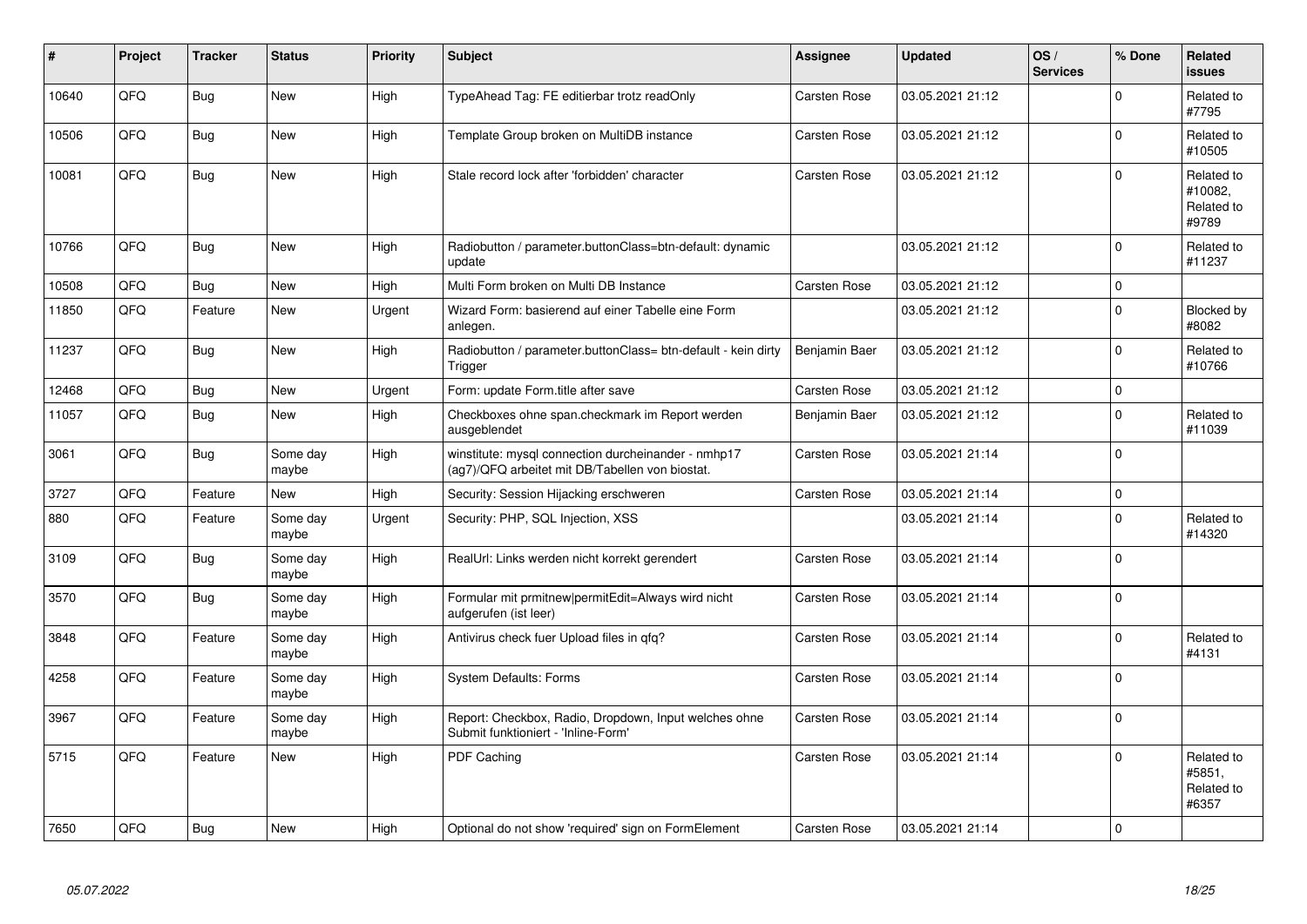| ∦     | Project | <b>Tracker</b> | <b>Status</b>     | <b>Priority</b> | <b>Subject</b>                                                                   | <b>Assignee</b>     | <b>Updated</b>   | OS/<br><b>Services</b> | % Done      | Related<br>issues         |
|-------|---------|----------------|-------------------|-----------------|----------------------------------------------------------------------------------|---------------------|------------------|------------------------|-------------|---------------------------|
| 5459  | QFQ     | <b>Bug</b>     | New               | High            | Multi DB: spread system tables between 'QFQ' and 'Data'-DB                       | <b>Carsten Rose</b> | 03.05.2021 21:14 |                        | $\Omega$    | Related to<br>#4720       |
| 5221  | QFQ     | <b>Bug</b>     | New               | High            | Download Dialog: Bleibt stehen in FF wenn Datei<br>automatisch gespeichert wird. | Carsten Rose        | 03.05.2021 21:14 |                        | $\Omega$    |                           |
| 3990  | QFQ     | Feature        | Some day<br>maybe | High            | custom class definition: add space automatically                                 | Carsten Rose        | 03.05.2021 21:14 |                        | $\Omega$    |                           |
| 4279  | QFQ     | <b>Bug</b>     | Some day<br>maybe | High            | config.linkVars lost                                                             | Carsten Rose        | 03.05.2021 21:14 |                        | $\Omega$    |                           |
| 7850  | QFQ     | Feature        | <b>New</b>        | High            | Upload records: non 'pathFileName' column                                        | Carsten Rose        | 03.05.2021 21:14 |                        | $\mathbf 0$ |                           |
| 8668  | QFQ     | Bug            | New               | High            | Pill disabled: dyamic mode 'hidden' not respected - FE is still<br>required      | <b>Carsten Rose</b> | 03.05.2021 21:14 |                        | 0           |                           |
| 8083  | QFQ     | <b>Bug</b>     | New               | High            | FormEditor: primary table list does not respect<br>'indexDb={{indexData:Y}}'     | Carsten Rose        | 03.05.2021 21:14 |                        | $\mathbf 0$ | Has<br>duplicate<br>#6678 |
| 7899  | QFQ     | <b>Bug</b>     | New               | High            | Fe.type=password / retype / required: always complain about<br>missing value     | <b>Carsten Rose</b> | 03.05.2021 21:14 |                        | $\mathbf 0$ |                           |
| 8431  | QFQ     | <b>Bug</b>     | New               | High            | autocron.php with wrong path                                                     | Carsten Rose        | 03.05.2021 21:14 |                        | 0           |                           |
| 8962  | QFQ     | Feature        | New               | High            | allow for form fields with identical names                                       | Carsten Rose        | 03.05.2021 21:14 |                        | $\mathbf 0$ |                           |
| 9173  | QFQ     | Bug            | Priorize          | Urgent          | Stale Record Lock: Firefox                                                       | Carsten Rose        | 03.05.2021 21:14 |                        | $\Omega$    | Related to<br>#9789       |
| 9517  | QFQ     | Feature        | In Progress       | High            | Input multiple tags with typeahead                                               | Carsten Rose        | 03.05.2021 21:14 |                        | 40          | Related to<br>#10150      |
| 9548  | QFQ     | Feature        | Feedback          | High            | FormElement: Pattern mismatch - optional report only on<br>focus lost            | Benjamin Baer       | 03.05.2021 21:14 |                        | $\mathbf 0$ |                           |
| 9534  | QFQ     | <b>Bug</b>     | Priorize          | Urgent          | FE.type=upload: 'Unknown Mode: ID"                                               | Carsten Rose        | 03.05.2021 21:14 |                        | $\Omega$    | Related to<br>#9532       |
| 12465 | QFQ     | Feature        | New               | Normal          | QFQ Function: use in FE to fill StoreRecord                                      | Carsten Rose        | 05.05.2021 21:58 |                        | $\mathbf 0$ |                           |
| 12504 | QFQ     | Feature        | Priorize          | Normal          | sgl.log: report fe.id                                                            | Carsten Rose        | 05.05.2021 22:09 |                        | $\mathbf 0$ |                           |
| 12503 | QFQ     | Feature        | Priorize          | Normal          | Detect dangerous UPDATE statement with missing WHERE                             | Carsten Rose        | 05.05.2021 22:09 |                        | $\mathbf 0$ |                           |
| 11320 | QFQ     | Feature        | Priorize          | Normal          | Typo3 Version 10 support                                                         | Carsten Rose        | 05.05.2021 22:09 |                        | $\Omega$    |                           |
| 9394  | QFQ     | Feature        | Priorize          | Normal          | REST: allow for non numerical ids in get requests                                | Carsten Rose        | 05.05.2021 22:10 |                        | $\Omega$    |                           |
| 8963  | QFQ     | Feature        | Priorize          | Normal          | Setting values in a store: flexible way                                          | Carsten Rose        | 05.05.2021 22:10 |                        | 0           | Related to<br>#8975       |
| 3867  | QFQ     | Feature        | Priorize          | Normal          | Readonly Formular: Template Groups add/delete ausbeldnen                         | Carsten Rose        | 05.05.2021 22:12 |                        | $\mathbf 0$ |                           |
| 8044  | QFQ     | Feature        | Priorize          | Normal          | Transaction: a) Form, b) Report                                                  | Carsten Rose        | 05.05.2021 22:14 |                        | $\Omega$    | Related to<br>#8043       |
| 9668  | QFG     | Feature        | Priorize          | Normal          | Form.mode: rename 'hidden' to 'hide'                                             | Carsten Rose        | 05.05.2021 22:14 |                        | 0           | Related to<br>#6437       |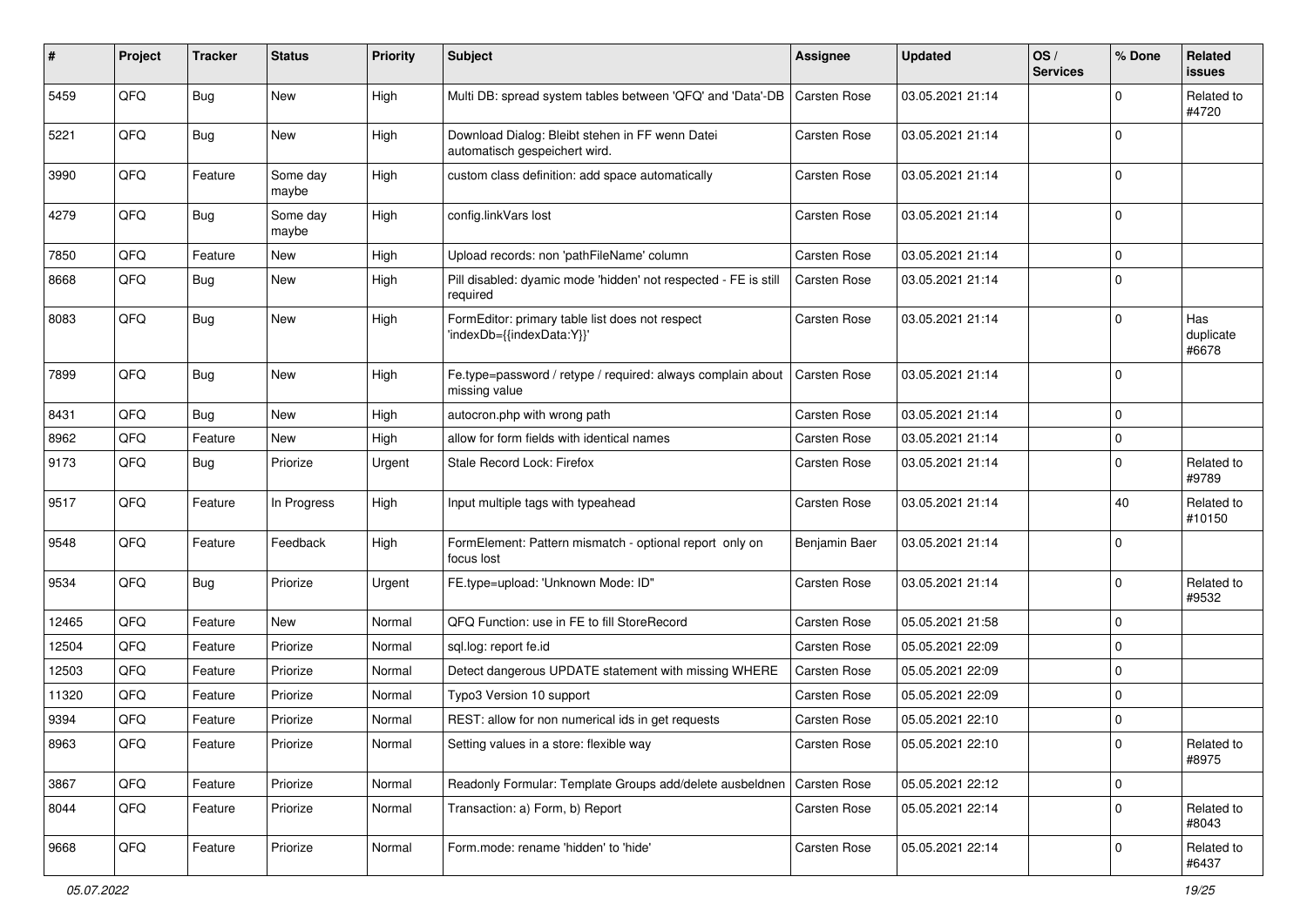| $\vert$ # | Project | <b>Tracker</b> | <b>Status</b> | <b>Priority</b> | Subject                                                                                                        | <b>Assignee</b>     | <b>Updated</b>   | OS/<br><b>Services</b> | % Done       | Related<br><b>issues</b>                                               |
|-----------|---------|----------------|---------------|-----------------|----------------------------------------------------------------------------------------------------------------|---------------------|------------------|------------------------|--------------|------------------------------------------------------------------------|
| 12439     | QFQ     | Feature        | In Progress   | Normal          | TinyMCE Paste from Word & Character Count/Limit                                                                | Carsten Rose        | 05.05.2021 22:15 |                        | $\mathbf{0}$ |                                                                        |
| 12412     | QFQ     | Feature        | New           | Normal          | Action/Escape qualifier 'e' (empty), '0': if given, an empty<br>string (or '0') will be treated as 'not found' | <b>Carsten Rose</b> | 08.05.2021 09:40 |                        | $\Omega$     | Related to<br>#12413,<br>Related to<br>#10012                          |
| 10011     | QFQ     | Feature        | Priorize      | Normal          | Offer new STORE TYPO3 Variable 'beUser', 'beEmail'                                                             | Carsten Rose        | 08.05.2021 09:51 |                        | $\Omega$     | Related to<br>#10012,<br>Related to<br>#12511                          |
| 10012     | QFQ     | Feature        | Priorize      | Normal          | redirectAllMailTo: {{beEmail:T}}                                                                               | Carsten Rose        | 08.05.2021 09:54 |                        | $\Omega$     | Related to<br>#12412,<br>Related to<br>#12413,<br>Related to<br>#10011 |
| 11893     | QFQ     | Feature        | New           | High            | Broken SIP: a) only report one time, b) only report in main<br>column                                          | Carsten Rose        | 12.05.2021 12:13 |                        | $\Omega$     | Related to<br>#12532.<br>Related to<br>#14187                          |
| 12632     | QFQ     | Feature        | New           | Normal          | TinyMCE: Prepare CSS classes for images                                                                        | <b>Carsten Rose</b> | 04.06.2021 14:35 |                        | 100          | Blocked by<br>#12186                                                   |
| 9531      | QFQ     | Bug            | New           | High            | FE File: Dynamic Update / modeSql / required detected even<br>it not set                                       | <b>Carsten Rose</b> | 11.06.2021 20:32 |                        | $\Omega$     | Related to<br>#12398                                                   |
| 7890      | QFQ     | <b>Bug</b>     | New           | Normal          | FormElement 'required': extraButtonInfo not aligned                                                            | Carsten Rose        | 11.06.2021 21:17 |                        | $\mathbf 0$  | Related to<br>#11517                                                   |
| 9346      | QFQ     | Feature        | Priorize      | Normal          | beforeSave: check if an upload is given                                                                        | <b>Carsten Rose</b> | 11.06.2021 21:18 |                        | $\mathbf 0$  |                                                                        |
| 9348      | QFQ     | Feature        | <b>New</b>    | Normal          | defaultThumbnailSize: pre render thumbnails                                                                    | <b>Carsten Rose</b> | 12.06.2021 09:05 |                        | $\mathbf 0$  |                                                                        |
| 6723      | QFQ     | Feature        | New           | Normal          | Report QFQ Installation and Version                                                                            | Carsten Rose        | 12.06.2021 09:07 |                        | $\mathbf 0$  |                                                                        |
| 6261      | QFQ     | Feature        | <b>New</b>    | Normal          | Persistent SIP                                                                                                 | Carsten Rose        | 12.06.2021 09:07 |                        | $\Omega$     | Related to<br>#10819                                                   |
| 11460     | QFQ     | Feature        | New           | Normal          | Easier creation of changelog: gitchangelog                                                                     | <b>Carsten Rose</b> | 12.06.2021 10:20 |                        | $\mathbf 0$  | Related to<br>#13467                                                   |
| 9347      | QFQ     | <b>Bug</b>     | New           | High            | FE.type=upload with dynamic show/hidden: required not<br>detected                                              | Carsten Rose        | 12.06.2021 10:40 |                        | $\mathbf 0$  | Related to<br>#5305,<br>Related to<br>#12398                           |
| 9121      | QFQ     | <b>Bug</b>     | Priorize      | High            | sip links have r and dblndexData set                                                                           | Carsten Rose        | 12.06.2021 10:41 |                        | $\mathbf 0$  |                                                                        |
| 12679     | QFQ     | Feature        | New           | Normal          | tablesorter: custom column width                                                                               | <b>Carsten Rose</b> | 16.06.2021 11:10 |                        | $\mathbf 0$  |                                                                        |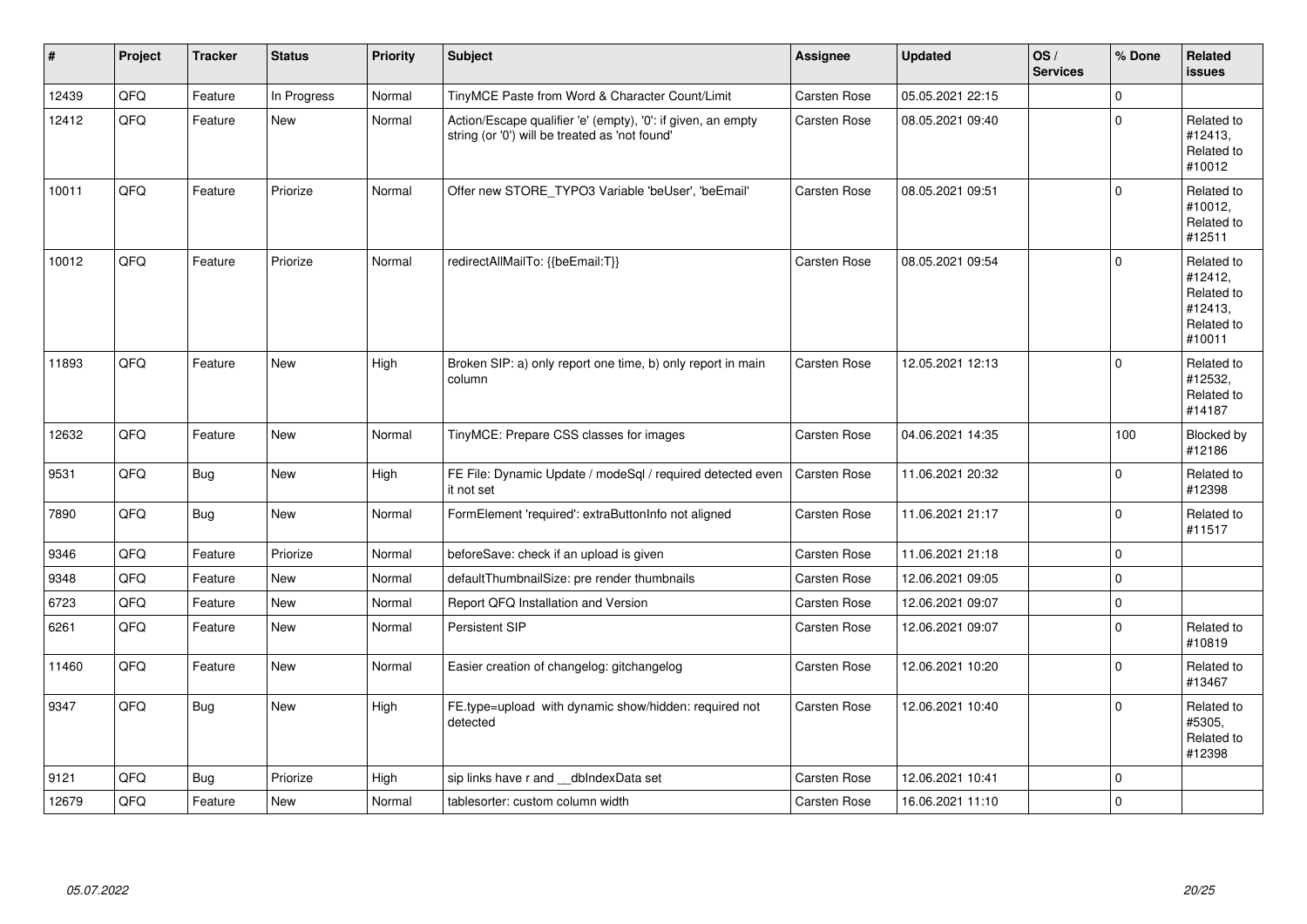| ∦     | Project | <b>Tracker</b> | <b>Status</b>     | <b>Priority</b> | <b>Subject</b>                                                          | <b>Assignee</b>     | <b>Updated</b>   | OS/<br><b>Services</b> | % Done      | Related<br>issues                             |
|-------|---------|----------------|-------------------|-----------------|-------------------------------------------------------------------------|---------------------|------------------|------------------------|-------------|-----------------------------------------------|
| 5305  | QFQ     | <b>Bug</b>     | <b>New</b>        | Normal          | Upload FormElement: nicht disabled by readonly Form                     | Carsten Rose        | 16.06.2021 13:43 |                        | $\Omega$    | Related to<br>#9347,<br>Related to<br>#9834   |
| 8204  | QFQ     | Feature        | Priorize          | High            | Position 'required mark'                                                | <b>Carsten Rose</b> | 16.06.2021 13:44 |                        | 0 I         |                                               |
| 9669  | QFQ     | Bug            | Some day<br>maybe | Normal          | Checkbox / Template Group: radio/checkbox visible broken<br>after 'add' | Carsten Rose        | 16.06.2021 13:47 |                        | $\Omega$    | Related to<br>#8091                           |
| 4445  | QFQ     | Feature        | Some day<br>maybe | Normal          | template group: Option to simulate fieldset                             |                     | 28.06.2021 14:11 |                        | 0           |                                               |
| 10661 | QFQ     | <b>Bug</b>     | In Progress       | Normal          | Typo3 Warnungen                                                         | Carsten Rose        | 07.09.2021 13:23 |                        | $\Omega$    | Related to<br>#12440                          |
| 10793 | QFQ     | Feature        | In Progress       | Normal          | <b>Update NPM Packages</b>                                              | <b>Carsten Rose</b> | 07.09.2021 13:25 |                        | 30          |                                               |
| 11980 | QFQ     | Feature        | In Progress       | Normal          | protected verzeichnis MUSS geschützt werden                             | Carsten Rose        | 07.09.2021 13:30 |                        | $\Omega$    |                                               |
| 12325 | QFQ     | Bug            | Priorize          | Normal          | MultiDB form.dblndex not working for report syntax                      | Carsten Rose        | 07.09.2021 13:37 |                        | $\Omega$    | Related to<br>#12145,<br>Related to<br>#12314 |
| 10116 | QFQ     | Feature        | Some day<br>maybe | Normal          | TypeAhead: Tag - show inside 'input' element                            | Carsten Rose        | 16.09.2021 15:09 |                        | $\Omega$    |                                               |
| 10745 | QFQ     | Feature        | Some day<br>maybe | Normal          | <b>Tablesorter Excel Export</b>                                         | Carsten Rose        | 16.09.2021 15:09 |                        | 0           |                                               |
| 11036 | QFQ     | Feature        | Some day<br>maybe | Normal          | inline report editor permissions                                        | Carsten Rose        | 16.09.2021 15:09 |                        | $\Omega$    | Related to<br>#11323                          |
| 7456  | QFQ     | <b>Bug</b>     | Some day<br>maybe | Low             | Todos in Code: solve or make ticket                                     | Carsten Rose        | 16.09.2021 15:10 |                        | $\Omega$    |                                               |
| 7453  | QFQ     | Feature        | Some day<br>maybe | Normal          | import / export forms QFQ                                               | <b>Carsten Rose</b> | 16.09.2021 15:10 |                        | $\Omega$    |                                               |
| 7452  | QFQ     | Feature        | Some day<br>maybe | Normal          | automate deployment new QFQ version                                     | Carsten Rose        | 16.09.2021 15:10 |                        | $\mathbf 0$ |                                               |
| 8586  | QFQ     | Feature        | Some day<br>maybe | Normal          | QFQ: Enhance Error message for 'record not found'                       | Carsten Rose        | 16.09.2021 15:10 |                        | 0 I         |                                               |
| 8101  | QFQ     | Feature        | Some day<br>maybe | Normal          | Password hash: support further hashing methods                          | Carsten Rose        | 16.09.2021 15:10 |                        | $\Omega$    |                                               |
| 10095 | QFQ     | Feature        | Some day<br>maybe | Normal          | Generic Gitlab Integration into QFQ                                     | Carsten Rose        | 16.09.2021 15:10 |                        | $\Omega$    |                                               |
| 8520  | QFQ     | Feature        | Some day<br>maybe | Normal          | Bring QFQ to Composer                                                   | Carsten Rose        | 16.09.2021 15:10 |                        | $\Omega$    |                                               |
| 11323 | QFQ     | Feature        | Some day<br>maybe | Normal          | Report Frontend Editor Modal + Codemirror                               | <b>Carsten Rose</b> | 16.09.2021 15:10 |                        | $\Omega$    | Related to<br>#11036                          |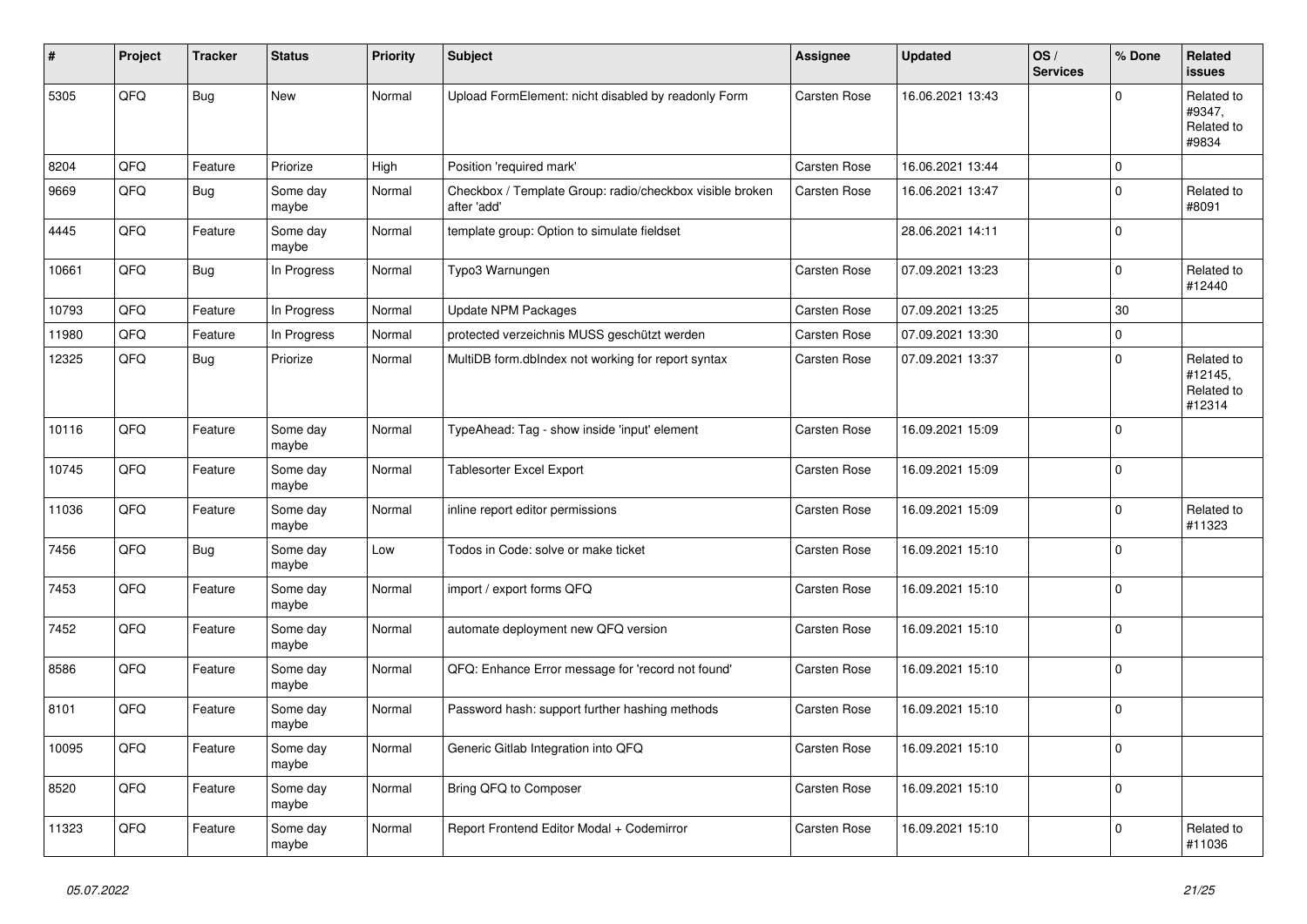| $\vert$ # | Project        | <b>Tracker</b> | <b>Status</b>     | <b>Priority</b> | <b>Subject</b>                                                                                           | <b>Assignee</b>     | <b>Updated</b>   | OS/<br><b>Services</b> | % Done      | Related<br><b>issues</b>                                                |
|-----------|----------------|----------------|-------------------|-----------------|----------------------------------------------------------------------------------------------------------|---------------------|------------------|------------------------|-------------|-------------------------------------------------------------------------|
| 12315     | QFQ            | Feature        | Some day<br>maybe | Normal          | Form History (Diffs) / Backups                                                                           | Carsten Rose        | 16.09.2021 15:10 |                        | $\mathbf 0$ |                                                                         |
| 11322     | QFQ            | Feature        | Some day<br>maybe | Normal          | Form Element JSON - (multiline parameter field)                                                          | Carsten Rose        | 16.09.2021 15:10 |                        | $\mathbf 0$ |                                                                         |
| 11217     | QFQ            | Feature        | Some day<br>maybe | Normal          | <b>Extend Script Functionality</b>                                                                       | Carsten Rose        | 16.09.2021 15:10 |                        | $\mathbf 0$ |                                                                         |
| 10716     | QFQ            | Feature        | Some day<br>maybe | Normal          | Business Logic mit Externen Skripten                                                                     | <b>Carsten Rose</b> | 16.09.2021 15:10 |                        | $\Omega$    | Related to<br>#10713,<br>Related to<br>#8217                            |
| 12337     | QFQ            | Feature        | Some day<br>maybe | Normal          | Database.php: better caching                                                                             | <b>Carsten Rose</b> | 16.09.2021 15:10 |                        | $\mathbf 0$ |                                                                         |
| 9013      | QFQ            | <b>Bug</b>     | New               | Normal          | Error in Twig template not handled                                                                       | <b>Carsten Rose</b> | 20.10.2021 13:43 |                        | $\mathbf 0$ |                                                                         |
| 13330     | QFQ            | Feature        | In Progress       | Normal          | Multi Form: Upload                                                                                       | Carsten Rose        | 07.11.2021 12:40 |                        | 50          | Related to<br>#9706                                                     |
| 13354     | QFQ            | Feature        | New               | Normal          | Using Websocket in QFQ                                                                                   | <b>Carsten Rose</b> | 10.11.2021 15:47 |                        | $\mathbf 0$ |                                                                         |
| 8082      | QFQ            | Feature        | Priorize          | High            | Contact form without saving record                                                                       | <b>Carsten Rose</b> | 07.12.2021 15:20 |                        | $\Omega$    | Related to<br>#8587,<br><b>Blocks</b><br>#11850                         |
| 11702     | QFQ            | Feature        | <b>New</b>        | Normal          | HTML Special Char makes no sense for 'allbut' if '&' is<br>forbidden                                     | <b>Carsten Rose</b> | 07.12.2021 16:35 |                        | $\Omega$    | Related to<br>#5112,<br>Related to<br>#14320                            |
| 9834      | QFQ            | <b>Bug</b>     | Priorize          | Normal          | Input elements with tag 'disabled' are missing on<br>form-submit: server option 'processReadOnly' broken | <b>Carsten Rose</b> | 07.12.2021 16:43 |                        | $\Omega$    | Related to<br>#9691,<br>Related to<br>#5305, Has<br>duplicate<br>#12331 |
| 6116      | QFQ            | <b>Bug</b>     | Priorize          | High            | value of checkbox not saved                                                                              | Carsten Rose        | 07.12.2021 17:19 |                        | $\mathbf 0$ |                                                                         |
| 12186     | QFQ            | Feature        | New               | High            | TinyMCE Config für Objekte                                                                               | Carsten Rose        | 07.12.2021 17:19 |                        | $\mathbf 0$ | <b>Blocks</b><br>#12632                                                 |
| 10114     | QFQ            | Feature        | New               | High            | Symbol (Link): 'G:' (Glyphicon) replaced by 'i:' (icon)                                                  |                     | 07.12.2021 17:19 |                        | $\Omega$    | Related to<br>#3797,<br>Related to<br>#4194                             |
| 12532     | QFQ            | Feature        | New               | High            | SIP-Parameter bei Seitenaufruf in Browser-Console anzeigen   Carsten Rose                                |                     | 07.12.2021 17:19 |                        | $\Omega$    | Related to<br>#11893,<br>Related to<br>#14187                           |
| 12974     | $\mathsf{QFQ}$ | <b>Bug</b>     | New               | High            | Sanitize Queries in Action-Elements                                                                      | Carsten Rose        | 07.12.2021 17:19 |                        | 0           |                                                                         |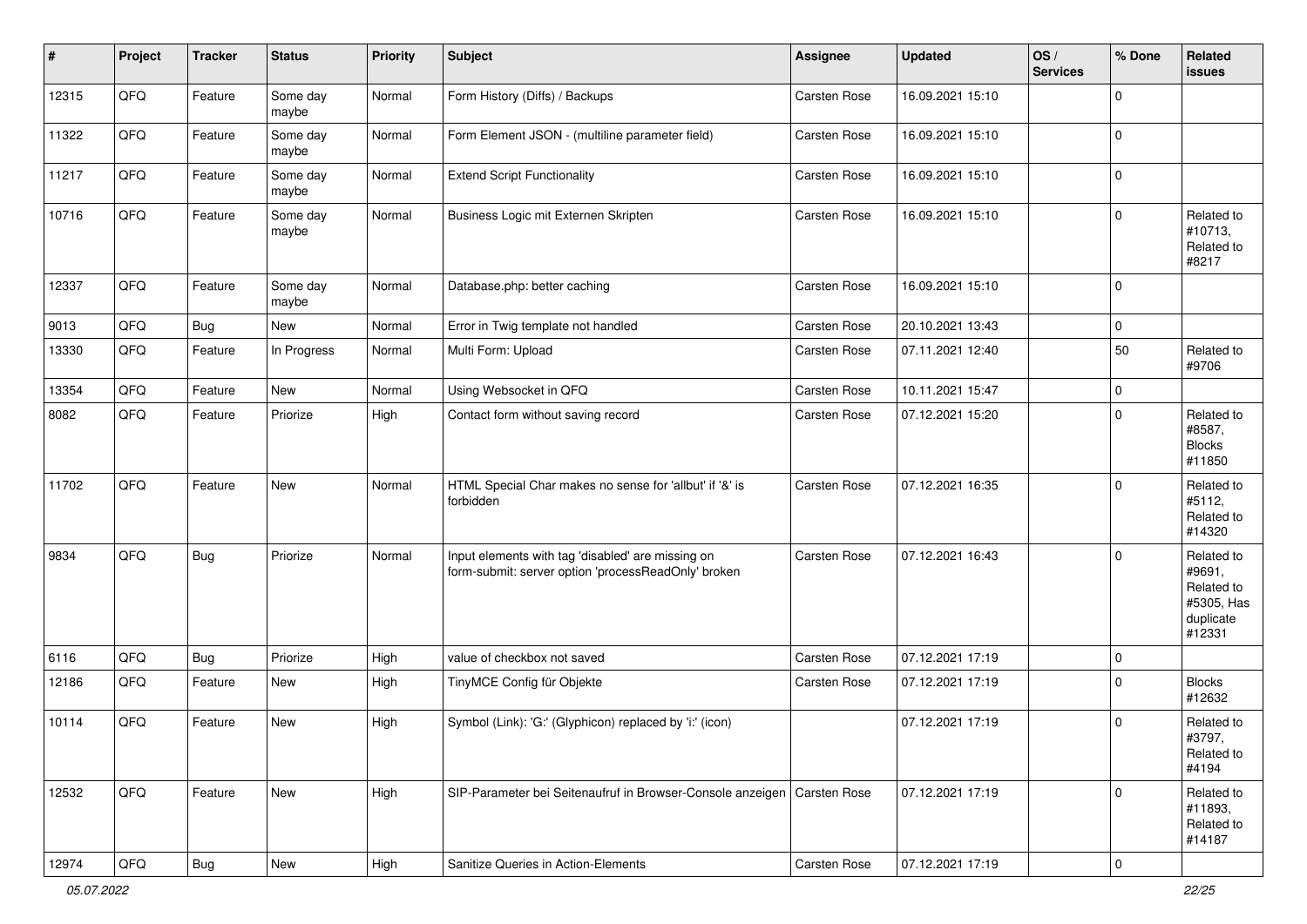| #     | Project | <b>Tracker</b> | <b>Status</b>              | <b>Priority</b> | Subject                                                                                                                               | Assignee            | <b>Updated</b>   | OS/<br><b>Services</b> | % Done      | Related<br>issues                                                    |
|-------|---------|----------------|----------------------------|-----------------|---------------------------------------------------------------------------------------------------------------------------------------|---------------------|------------------|------------------------|-------------|----------------------------------------------------------------------|
| 12513 | QFQ     | <b>Bug</b>     | <b>New</b>                 | High            | Implement server side check of maxlength                                                                                              | Carsten Rose        | 07.12.2021 17:19 |                        | 0           |                                                                      |
| 12670 | QFQ     | Bug            | <b>New</b>                 | High            | Dropdown-Menu classes können nicht mehr angegeben<br>werden                                                                           | Carsten Rose        | 07.12.2021 17:19 |                        | $\Omega$    |                                                                      |
| 12545 | QFQ     | <b>Bug</b>     | <b>New</b>                 | Urgent          | sql.log not created / updated                                                                                                         | Carsten Rose        | 14.12.2021 16:02 |                        | 0           |                                                                      |
| 12702 | QFQ     | <b>Bug</b>     | New                        | High            | templateGroup: broken in multiDb Setup                                                                                                | Carsten Rose        | 14.12.2021 16:02 |                        | $\mathbf 0$ |                                                                      |
| 12544 | QFQ     | Feature        | New                        | High            | a) ' AS _link' new also as ' AS _format', b) sortierung via<br>'display: none;', c) '_format' benoeitgt nicht zwingend<br>u/U/p/m/z/d | <b>Carsten Rose</b> | 14.12.2021 16:03 |                        | $\Omega$    |                                                                      |
| 12463 | QFQ     | <b>Bug</b>     | ToDo                       | High            | QFQ Function: 'function' and 'sql' on same level - output of<br>sal is shown two times.                                               | Carsten Rose        | 15.12.2021 16:31 |                        | $\mathbf 0$ |                                                                      |
| 13566 | QFQ     | Feature        | Ready to sync<br>(develop) | Normal          | Delete config-example.qfq.php file                                                                                                    | Carsten Rose        | 23.12.2021 09:25 |                        | $\mathbf 0$ |                                                                      |
| 12327 | QFQ     | <b>Bug</b>     | New                        | Normal          | Copy to clipboard: Glyphicon can not be changed                                                                                       | Carsten Rose        | 27.12.2021 17:59 |                        | $\mathbf 0$ |                                                                      |
| 9135  | QFQ     | Feature        | Priorize                   | Normal          | Progress Bar generic / replace old hourglass download<br>popup                                                                        | Benjamin Baer       | 03.01.2022 07:43 |                        | $\Omega$    |                                                                      |
| 7965  | QFQ     | Feature        | Priorize                   | Normal          | Input type 'text' with visual format - currency                                                                                       | Benjamin Baer       | 03.01.2022 07:45 |                        | $\mathbf 0$ |                                                                      |
| 4457  | QFQ     | <b>Bug</b>     | Priorize                   | Normal          | typeahead: pressing return to select an item, saves the form<br>and closes the form.                                                  | Benjamin Baer       | 03.01.2022 08:01 |                        | $\mathbf 0$ | Related to<br>#4398                                                  |
| 6566  | QFQ     | Bug            | Priorize                   | Normal          | Link Function 'delete': provided parameter missing on page<br>reload                                                                  | Benjamin Baer       | 03.01.2022 08:08 |                        | $\mathbf 0$ |                                                                      |
| 2665  | QFQ     | <b>Bug</b>     | Priorize                   | Normal          | Dynamic Update funktioniert nicht, wenn beim<br>entsprechenden FormElement eine size angegeben ist.                                   | Benjamin Baer       | 03.01.2022 08:12 |                        | 30          |                                                                      |
| 6870  | QFQ     | Feature        | Priorize                   | Normal          | Click on '_link' triggers an API call                                                                                                 | Benjamin Baer       | 03.01.2022 08:25 |                        | $\mathbf 0$ |                                                                      |
| 12476 | QFQ     | Feature        | New                        | Normal          | clearMe: a) should trigger 'dirty', b) sticky on textarea resize                                                                      | Benjamin Baer       | 04.01.2022 08:40 |                        | $\Omega$    | Related to<br>#9528                                                  |
| 9789  | QFQ     | Bug            | In Progress                | High            | Record Lock: release to early on 'leave page'                                                                                         | Carsten Rose        | 10.01.2022 09:25 |                        | 100         | Related to<br>#10081,<br>Related to<br>#9173,<br>Related to<br>#8702 |
| 13659 | QFQ     | <b>Bug</b>     | <b>New</b>                 | Normal          | wrong sanitize class applied to R-store                                                                                               | Carsten Rose        | 15.01.2022 14:23 |                        | $\mathbf 0$ |                                                                      |
| 13706 | QFQ     | Bug            | New                        | Normal          | Wrong CheckType in FieldElement LastStatus of Form Cron                                                                               | Carsten Rose        | 21.01.2022 18:20 |                        | O           |                                                                      |
| 4413  | QFQ     | Feature        | New                        | Normal          | fieldset: show/hidden, modeSql, dynamicUpdate                                                                                         | Carsten Rose        | 09.02.2022 15:19 |                        | $\mathbf 0$ |                                                                      |
| 5894  | QFQ     | Feature        | Feedback                   | Normal          | Typeahead in Report: show/hide rows dynamically                                                                                       | Carsten Rose        | 18.02.2022 08:50 |                        | $\mathbf 0$ | Related to<br>#5893,<br>Related to<br>#5885                          |
| 12395 | QFQ     | <b>Bug</b>     | ToDo                       | High            | QFQ Function: Result two times shown                                                                                                  | Carsten Rose        | 18.02.2022 08:59 |                        | 0           |                                                                      |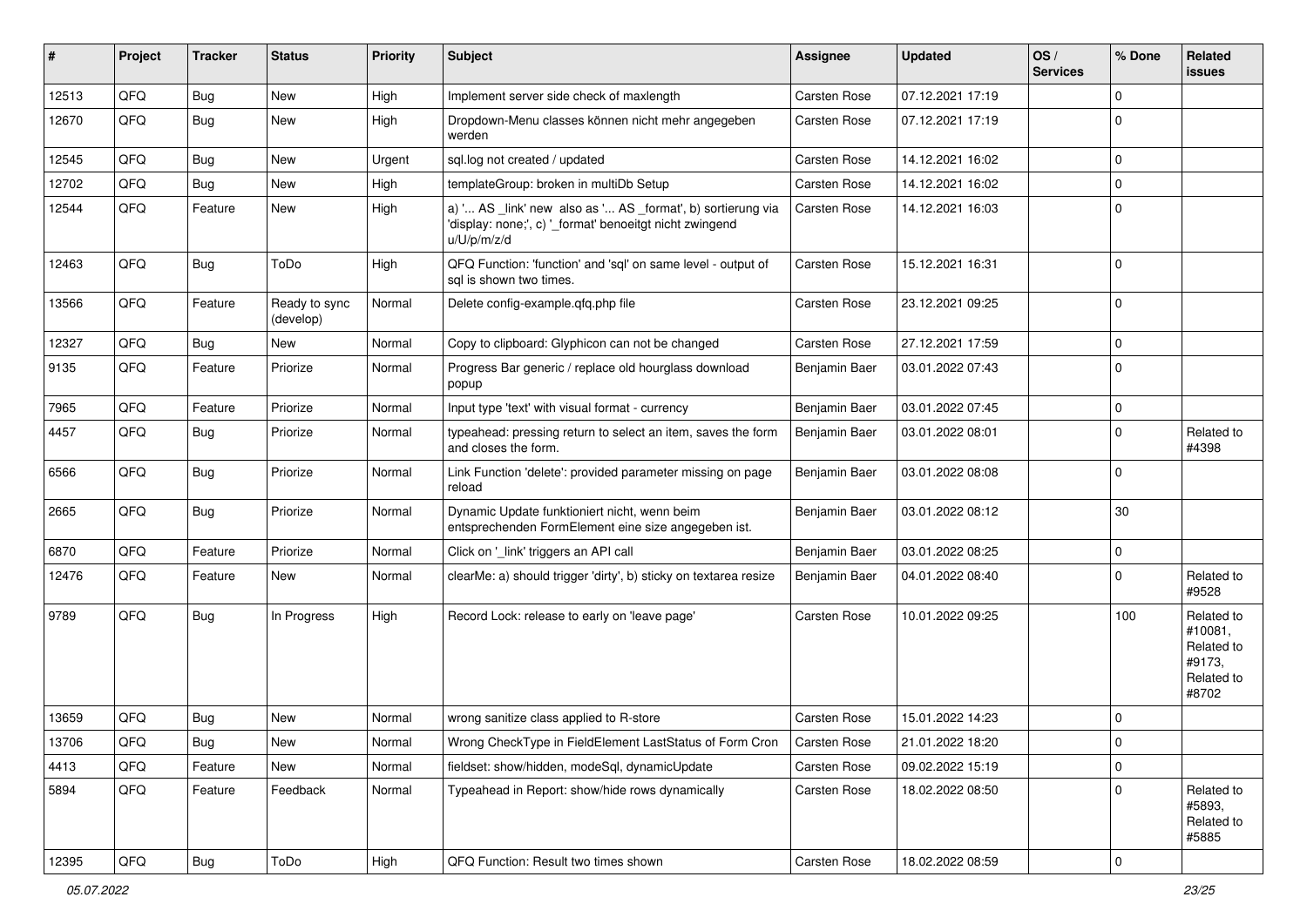| #     | Project | <b>Tracker</b> | <b>Status</b>     | Priority | <b>Subject</b>                                                                                                                                      | Assignee            | <b>Updated</b>   | OS/<br><b>Services</b> | % Done      | Related<br><b>issues</b> |
|-------|---------|----------------|-------------------|----------|-----------------------------------------------------------------------------------------------------------------------------------------------------|---------------------|------------------|------------------------|-------------|--------------------------|
| 5548  | QFQ     | Feature        | Some day<br>maybe | Normal   | 801 Textfiles/Scriptfiles als Thumbnail                                                                                                             | <b>Carsten Rose</b> | 07.03.2022 16:26 |                        | $\Omega$    |                          |
| 13843 | QFQ     | Feature        | <b>New</b>        | Normal   | Create JWT via QFQ                                                                                                                                  | <b>Carsten Rose</b> | 19.03.2022 17:42 |                        | $\mathbf 0$ |                          |
| 13841 | QFQ     | Feature        | New               | Normal   | Create PDF via iText - evaluate                                                                                                                     | <b>Carsten Rose</b> | 19.03.2022 17:42 |                        | $\mathbf 0$ |                          |
| 13757 | QFQ     | Feature        | New               | High     | QR / Bar-Code Plugin                                                                                                                                | Enis Nuredini       | 19.03.2022 17:43 |                        | $\mathbf 0$ |                          |
| 13700 | QFQ     | Feature        | New               | Normal   | Redesign qfq.io Seite                                                                                                                               | Carsten Rose        | 19.03.2022 17:43 |                        | $\mathbf 0$ |                          |
| 13647 | QFQ     | <b>Bug</b>     | <b>New</b>        | Normal   | Autofocus funktioniert nicht auf Chrome                                                                                                             | Benjamin Baer       | 19.03.2022 17:44 |                        | $\Omega$    |                          |
| 13592 | QFQ     | <b>Bug</b>     | New               | Normal   | QFQ Build Queue: das vergeben von Tags klappt nicht. Es<br>werden keine Releases gebaut.                                                            | <b>Carsten Rose</b> | 19.03.2022 17:45 |                        | $\Omega$    |                          |
| 13528 | QFQ     | <b>Bug</b>     | New               | Normal   | gfg.io > releases: es wird kein neues Release angelegt                                                                                              | Benjamin Baer       | 19.03.2022 17:46 |                        | $\mathbf 0$ |                          |
| 13467 | QFQ     | Feature        | New               | Normal   | ChangeLog Generator                                                                                                                                 | <b>Carsten Rose</b> | 19.03.2022 17:46 |                        | $\mathbf 0$ | Related to<br>#11460     |
| 13460 | QFQ     | Bug            | New               | Normal   | Doc: Password set/reset  password should not processed<br>with 'html encode'                                                                        | Carsten Rose        | 19.03.2022 17:46 |                        | $\mathbf 0$ |                          |
| 13332 | QFQ     | Bug            | <b>New</b>        | Normal   | Multi Form: Required Felder werden visuell nicht markiert.                                                                                          | Carsten Rose        | 19.03.2022 17:47 |                        | $\mathbf 0$ |                          |
| 13331 | QFQ     | <b>Bug</b>     | <b>New</b>        | Normal   | Multi Form: Clear Icon misplaced                                                                                                                    | <b>Carsten Rose</b> | 19.03.2022 17:47 |                        | $\Omega$    |                          |
| 12716 | QFQ     | Bug            | New               | Normal   | template group: Pattern only applied to first instance                                                                                              | <b>Carsten Rose</b> | 19.03.2022 17:47 |                        | $\mathbf 0$ |                          |
| 12664 | QFQ     | Feature        | New               | Normal   | TinyMCE: report/remove malicous HTML/JS Code                                                                                                        | Carsten Rose        | 19.03.2022 17:47 |                        | $\Omega$    | Related to<br>#14320     |
| 12603 | QFQ     | Feature        | New               | Normal   | Dropdown (Select), Radio, checkbox:<br>itemListAlways={{!SELECT key, value}}                                                                        | Carsten Rose        | 19.03.2022 17:47 |                        | $\Omega$    |                          |
| 12581 | QFQ     | <b>Bug</b>     | New               | Normal   | Form.forward=close: Record 'new' in new browser tab > save<br>(& close) >> Form is not reloaded with new created record id<br>and stays in mode=new | Carsten Rose        | 19.03.2022 17:48 |                        | $\mathbf 0$ |                          |
| 12520 | QFQ     | <b>Bug</b>     | <b>New</b>        | Normal   | Switch FE User: still active even FE User session expired                                                                                           | <b>Carsten Rose</b> | 19.03.2022 17:48 |                        | $\Omega$    |                          |
| 12508 | QFQ     | Bug            | In Progress       | High     | gfg Form: sendMail                                                                                                                                  | Karin Niffeler      | 19.03.2022 17:48 |                        | $\mathbf 0$ |                          |
| 12512 | QFQ     | <b>Bug</b>     | <b>New</b>        | Normal   | Some MySQL Installation can't use 'stored procedures'                                                                                               | Carsten Rose        | 19.03.2022 17:48 |                        | $\Omega$    |                          |
| 12546 | QFQ     | <b>Bug</b>     | Feedback          | Normal   | Branch 'Development' - Unit Tests mit dirty workaround<br>angepasst                                                                                 | <b>Carsten Rose</b> | 19.03.2022 17:48 |                        | $\Omega$    |                          |
| 12556 | QFQ     | Feature        | <b>New</b>        | Normal   | Pills Title: colored = static or dynamic on allrequiredgiven                                                                                        | Benjamin Baer       | 19.03.2022 17:49 |                        | $\Omega$    |                          |
| 12714 | QFQ     | <b>Bug</b>     | New               | Normal   | Conversion of GIF to PDF broken when GIF contains Alpha.                                                                                            | Carsten Rose        | 19.03.2022 17:49 |                        | $\mathbf 0$ |                          |
| 5366  | QFQ     | Feature        | Priorize          | Normal   | Saving with keyboard shortcuts                                                                                                                      | Benjamin Baer       | 21.03.2022 09:47 |                        | $\Omega$    |                          |
| 6224  | QFQ     | Feature        | Priorize          | Normal   | Dynamic update: fade in/out fields                                                                                                                  | Benjamin Baer       | 21.03.2022 09:50 |                        | $\mathbf 0$ |                          |
| 5562  | QFQ     | Feature        | Priorize          | Normal   | Drag'n'Drop fuer Uploads                                                                                                                            | Benjamin Baer       | 21.03.2022 09:52 |                        | $\Omega$    | Related to<br>#9706      |